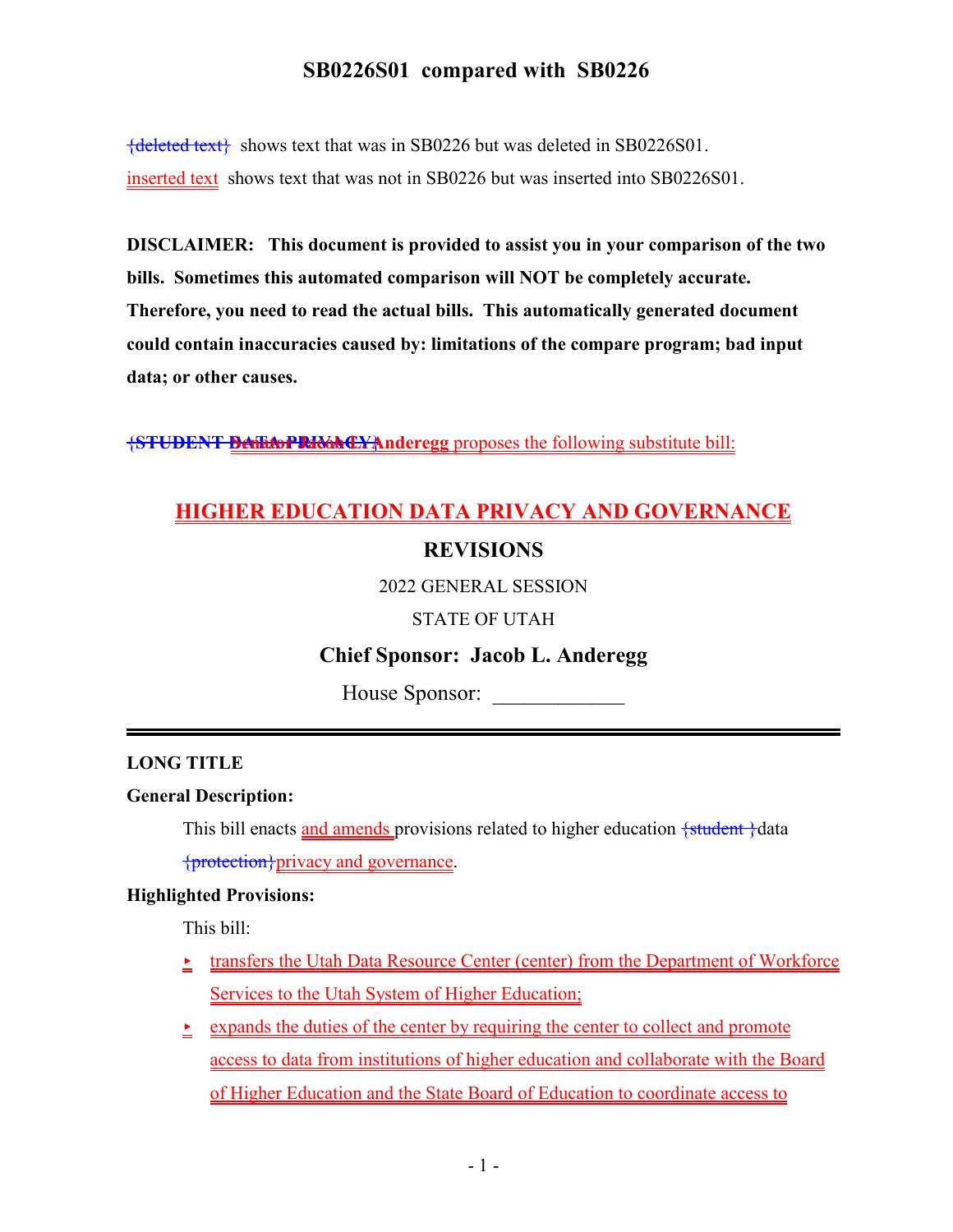certain student identifier information;

- $\geq$  requires the commissioner of higher education to:
	- $\frac{1}{2}$  appoint a director of the center, to
	- serve as chair of the Utah Data Research Advisory Board, and
	- appoint the member who represents the center to the School Readiness Board;
- $\geq$  requires the center to include information regarding the center's activities and accomplishments in the center's annual report to the Legislature;
- < provides for higher education student data protection at the state and institution of higher education (institution) levels;
- $\triangleright$  requires the state privacy officer to establish a privacy advisory group;
- < enacts requirements for data protection and maintenance for the Utah Board of Higher Education, institutions, and third-party contractors;
- < creates penalties for a third-party contractor that permits unauthorized collecting, sharing, or use of student data;  $\{\text{and}\}$
- $\blacktriangleright$  defines terms $\{\cdot\}$ ; and
- makes technical and conforming changes.

### **Money Appropriated in this Bill:**

{None}This bill appropriates in fiscal year 2023:

- to Utah Board of Higher Education -- Administration, as an ongoing appropriation:
	- from the Education Fund,  $$770,000$ ; and
- $\geq$  to Utah Board of Higher Education -- Administration, as a one-time appropriation:
	- from the Education Fund, \$275,000.

### **Other Special Clauses:**

None} This bill provides a special effective date.

## **Utah Code Sections Affected:**

## AMENDS:

**35A-15-201**, as last amended by Laws of Utah 2019, Chapters 246, 246 and renumbered and amended by Laws of Utah 2019, Chapters 342, 342 and last amended by Coordination Clause, Laws of Utah 2019, Chapter 342

**53B-1-109**, as last amended by Laws of Utah 2020, Chapter 365

**53E-1-201**, as last amended by Laws of Utah 2021, Chapters 64, 251, and 351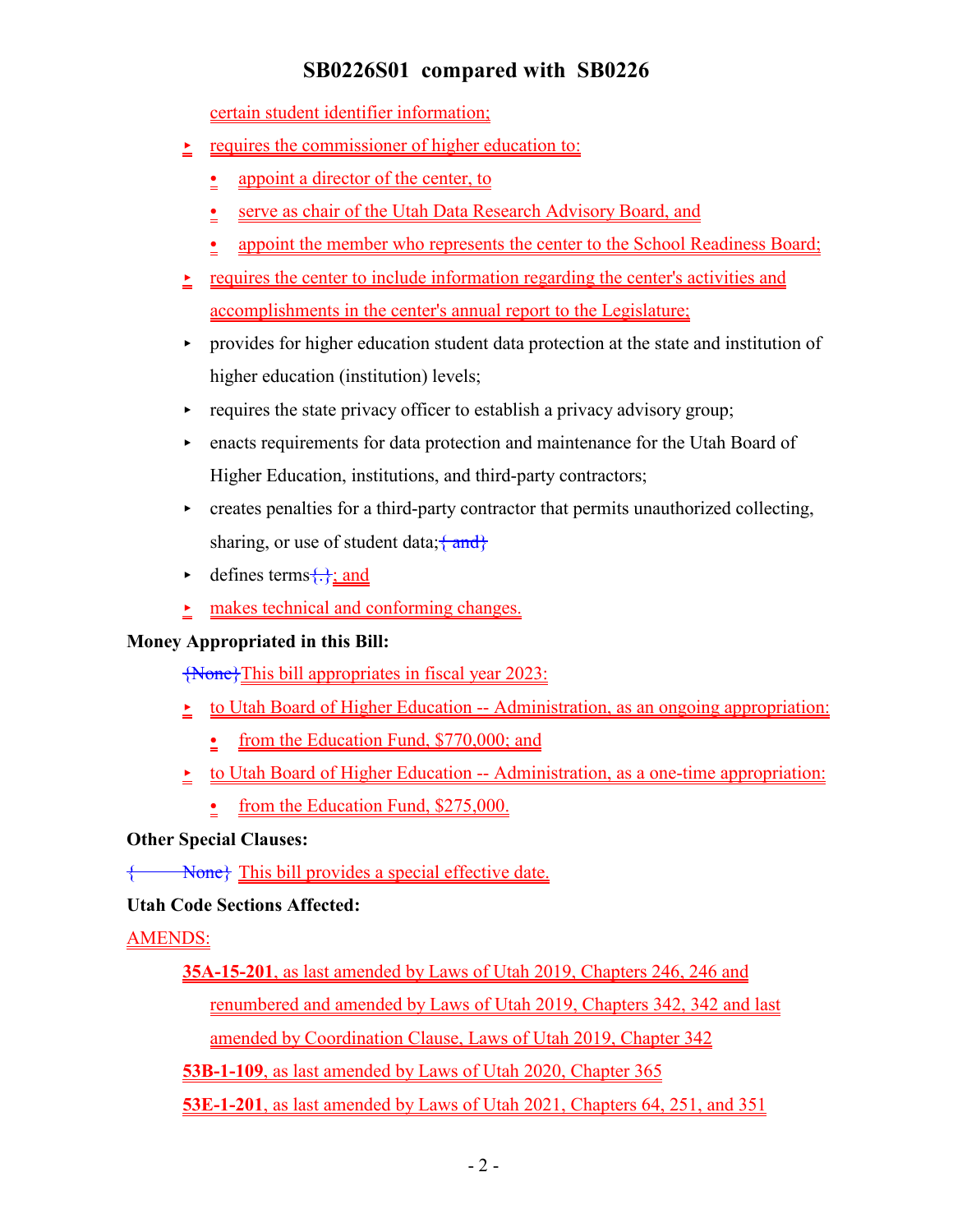**53E-4-308**, as last amended by Laws of Utah 2020, Chapter 365

**53E-10-706**, as last amended by Laws of Utah 2019, Chapter 186

**53E-10-707**, as last amended by Laws of Utah 2019, Chapter 186

ENACTS:

**53B-28-501**, Utah Code Annotated 1953

**53B-28-502**, Utah Code Annotated 1953

**53B-28-503**, Utah Code Annotated 1953

**53B-28-504**, Utah Code Annotated 1953

**53B-28-505**, Utah Code Annotated 1953

**53B-28-506**, Utah Code Annotated 1953

### RENUMBERS AND AMENDS:

- **53B-33-101**, (Renumbered from 35A-14-102, as last amended by Laws of Utah 2020, Chapter 365)
- **53B-33-201**, (Renumbered from 35A-14-201, as enacted by Laws of Utah 2017, Chapter 375)
- **53B-33-202**, (Renumbered from 35A-14-203, as last amended by Laws of Utah 2020, Chapter 365)
- **53B-33-203**, (Renumbered from 35A-14-204, as enacted by Laws of Utah 2017, Chapter 375)
- **53B-33-301**, (Renumbered from 35A-14-301, as enacted by Laws of Utah 2017, Chapter 375)
- **53B-33-302**, (Renumbered from 35A-14-302, as last amended by Laws of Utah 2020, Chapter 365)
- **53B-33-303**, (Renumbered from 35A-14-303, as enacted by Laws of Utah 2017,

Chapter 375)

**53B-33-304**, (Renumbered from 35A-14-304, as enacted by Laws of Utah 2017, Chapter 375)

## REPEALS:

**35A-14-101**, as enacted by Laws of Utah 2017, Chapter 375 **35A-14-202**, as enacted by Laws of Utah 2017, Chapter 375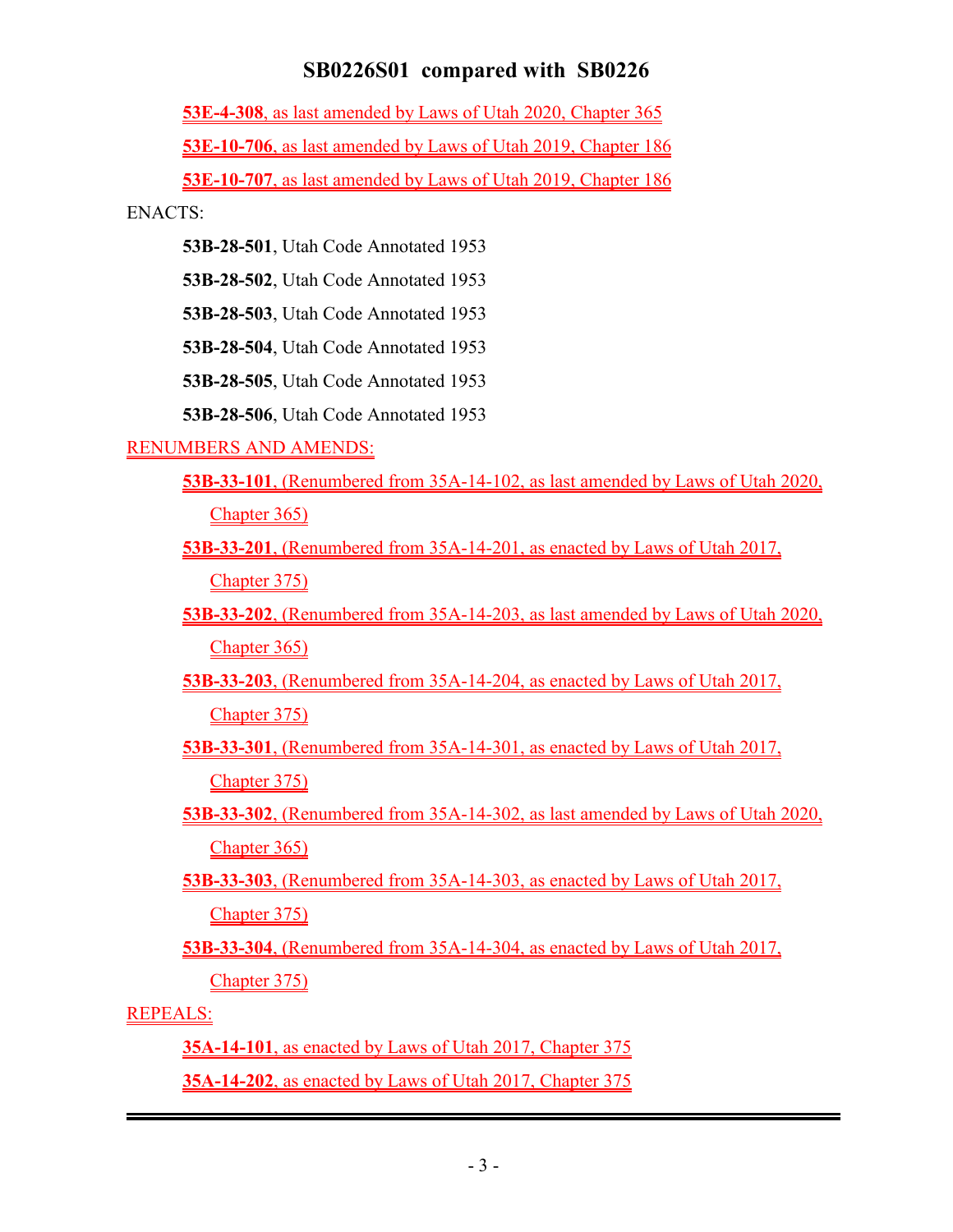*Be it enacted by the Legislature of the state of Utah:*

Section 1. Section **35A-15-201** is amended to read:

#### **35A-15-201. Establishment of the School Readiness Board -- Membership --**

#### **Funding prioritization.**

- (1) There is created the School Readiness Board within the department composed of:
- (a) the executive director or the executive director's designee;

(b) one member appointed by the State Board of Education;

(c) one member appointed by the chair of the State Charter School Board;

(d) two members who have research experience in the area of early childhood development, with:

(i) one member who is not a legislator and is appointed by the speaker of the House of Representatives; and

(ii) one member who represents the Utah Data Research Center created in Section 53B-33-201, appointed by the [executive director] commissioner of higher education;

(e) one member, who is not a legislator and is appointed by the president of the Senate, who:

(i) has expertise in results-based contracts; or

(ii) represents a financial institution that has experience managing a portfolio that meets the requirements of the Community Reinvestment Act, 12 U.S.C. Sec. 2901 et seq.;

(f) one member, appointed by the executive director, who has expertise in early childhood education;

(g) one member, appointed by the state superintendent, who has expertise in early childhood education;

(h) one member, appointed by the governor, who represents a nonprofit corporation that focuses on early childhood education; and

(i) one member, appointed by the executive director, who owns and operates a licensed child care center located in the state.

(2) (a) A member described in Subsection  $(1)(b)$ ,  $(c)$ ,  $(d)$ ,  $(e)$ ,  $(f)$ ,  $(g)$ , or  $(h)$  shall serve for a term of two years.

(b) If a vacancy occurs for a member described in Subsection  $(1)(b)$ ,  $(c)$ ,  $(d)$ ,  $(e)$ ,  $(f)$ , (g), or (h), the individual appointing the member shall appoint a replacement to serve the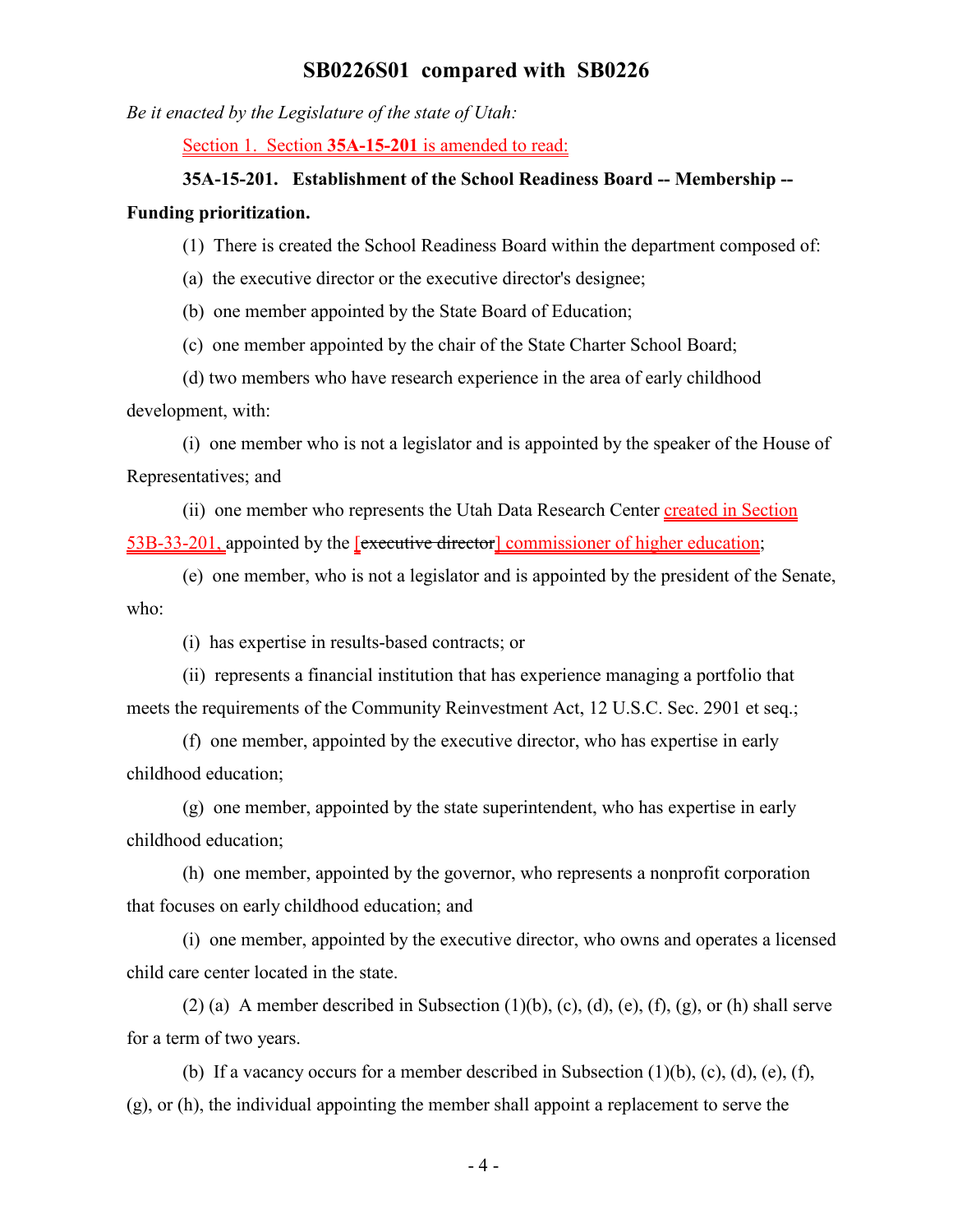remainder of the member's term.

(3) (a) A member may not receive compensation or benefits for the member's service.

(b) A member may serve more than one term.

(4) The department shall provide staff support to the board.

(5) (a) The board members shall elect a chair of the board from the board's membership.

(b) The board shall meet upon the call of the chair or a majority of the board members.

(6) In allocating funding received under this chapter, the board shall:

(a) give first priority to repayment of an investor who is a party to a results-based contract under the Laws of Utah, 2014, Chapter 304, Section 10; and

(b) determine prioritization of funding for the remaining programs described in this chapter.

Section 2. Section **53B-1-109** is amended to read:

## **53B-1-109. Coordination of higher education and public education information technology systems -- Use of unique student identifier.**

(1) As used in this section[ $\frac{1}{2}$  "unique]:

(a) "Center" means the Utah Data Research Center created in Section 53B-33-201.

(b) "Institution of higher education" means an institution of higher education described in Section 53B-1-102.

(c) student identifier" means the same as that term is defined in Section 53E-4-308.

(2) The board and State Board of Education, in collaboration with the center, shall:

(a) coordinate public education and higher education information technology systems to allow individual student academic achievement to be tracked through both education systems in accordance with this section and Section  $53E-4-308+$ .

 $\frac{1}{6}$ .]; and

(b) coordinate access to the unique student identifier of a public education student who later attends an institution of higher education.

(3) Information technology systems used at an institution  $[$ within the state system] of higher education shall use the unique student identifier of all students who have previously been assigned a unique student identifier.

Section  $\{\frac{1}{2}\}$ . Section **53B-28-501** is enacted to read: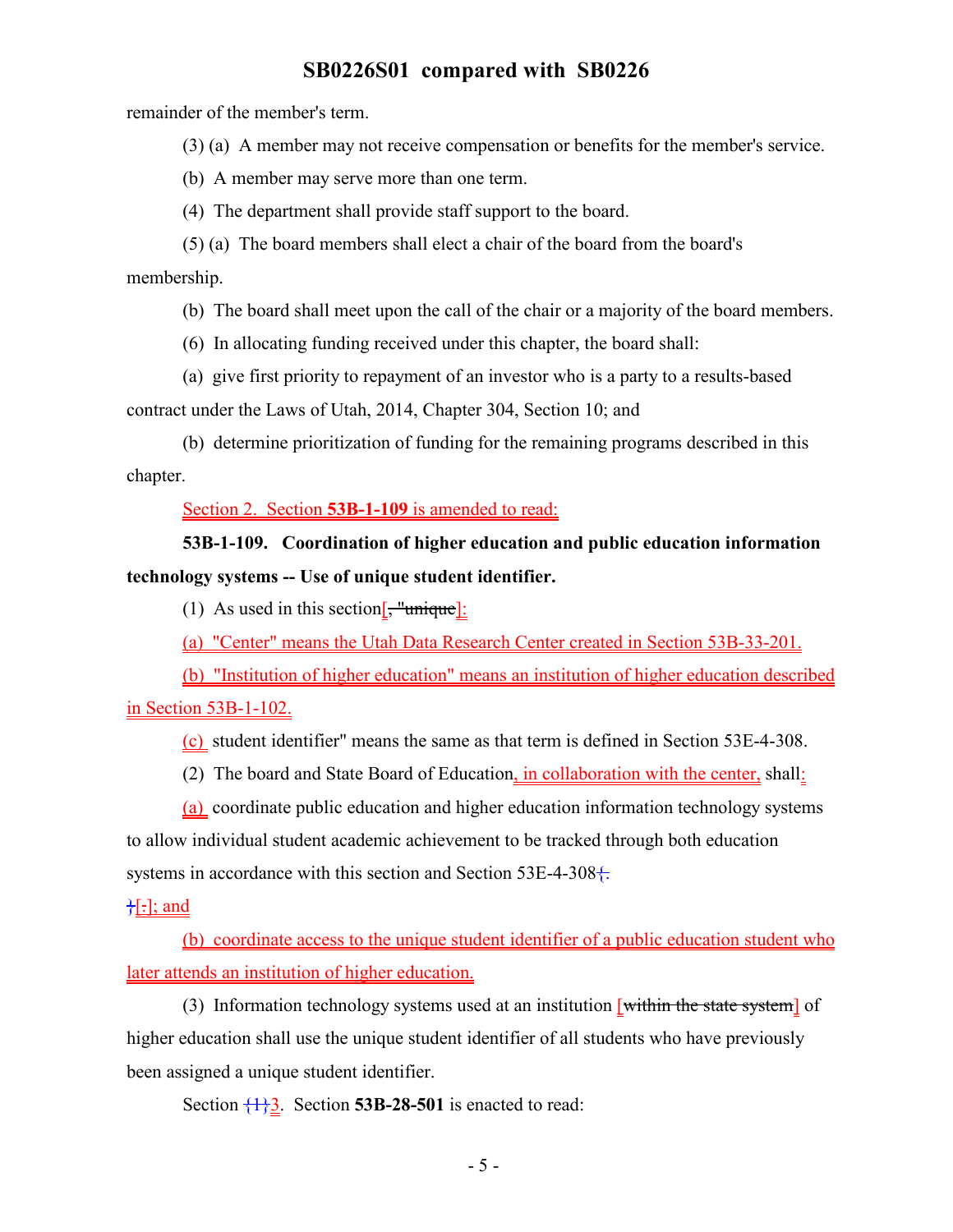#### **Part 5. Higher Education Student Data Protection**

#### **53B-28-501. Definitions.**

As used in this part:

(1) "Advisory group" means the institution of higher education privacy advisory group established by the state privacy officer under Section 53B-28-502.

(2) "Aggregate data" means data that:

(a) are totaled and reported at the group, cohort, class, course, institution, region, or state level, with at least 10 individuals in the level; and

(b) do not reveal personally identifiable student data.

(3) "Data breach" means an unauthorized release of or unauthorized access to personally identifiable student data that an education entity maintains.

(4) "Data governance plan" means an education entity's comprehensive plan for managing education data that:

(a) incorporates reasonable data industry best practices to maintain and protect student data and other education-related data;

(b) describes the role, responsibility, and authority of the board or an institution privacy officer;

(c) provides for necessary technical assistance, training, support, and auditing;

(d) describes the process for sharing student data between the education entity and another person;

(e) describes the education entity's data expungement process, including how to respond to requests for expungement;

(f) describes the data breach response process; and

(g) is published annually and available on the institution's website or the Utah System of Higher Education's website.

(5) "Education entity" means the Utah Board of Higher Education or an institution. { (6) "Institution" means an institution of higher education described in Section  $53B-1-102.$ 

 $\}$  ({7}6) "{Institution}Higher education privacy officer" means {"} a privacy officer that  $\{\text{an institution}\}\$  the board designates under Section  $\{53B-28-503\}$  53G-28-503.

(7) "Institution" means an institution of higher education described in Section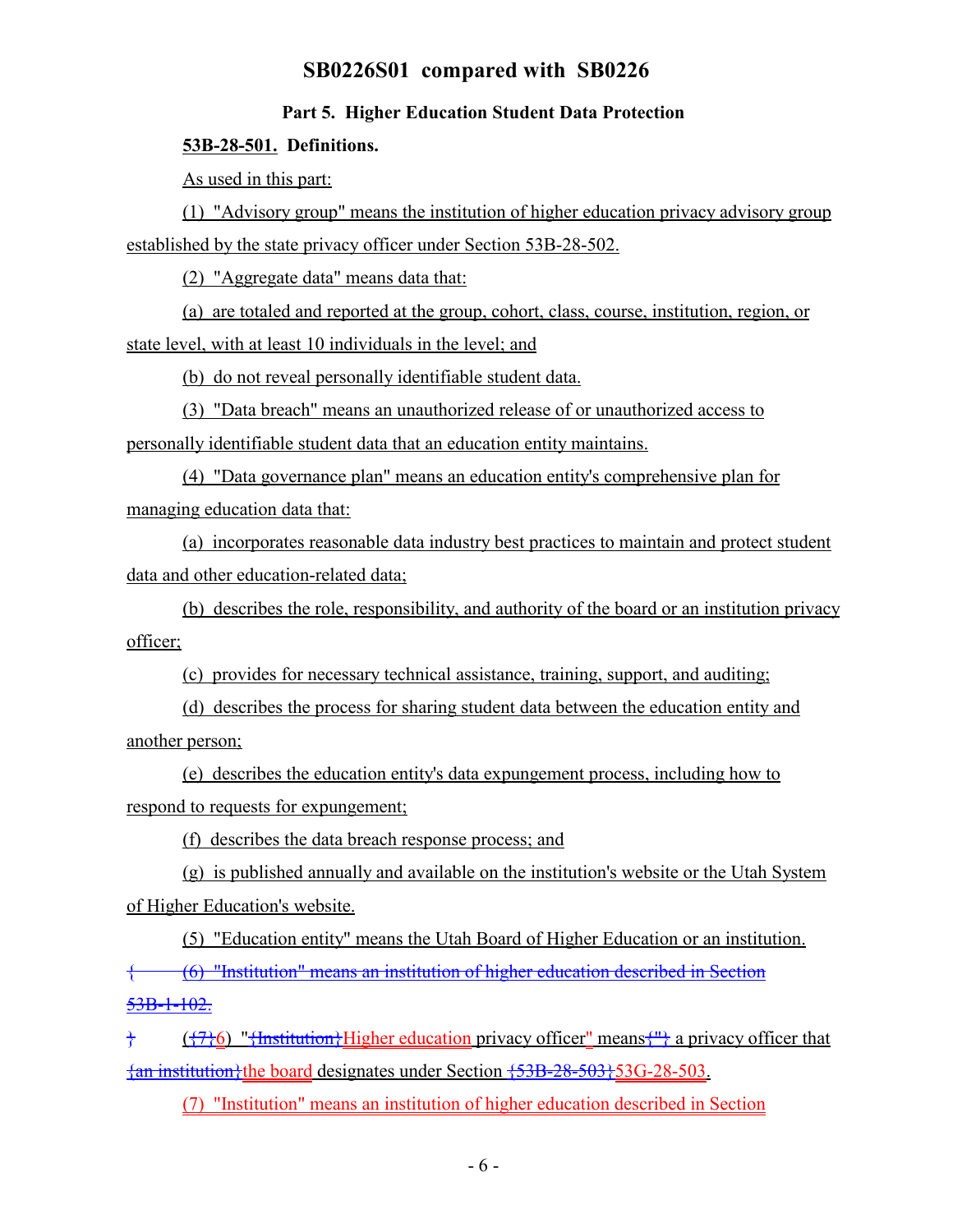#### 53B-1-102.

(8) "Minor" means a person younger than 18 years old.

(9) (a) "Personally identifiable student data" means student data that identifies or is

used by the holder to identify a student.

(b) "Personally identifiable student data" includes:

(i) a student's first and last name;

(ii) the first and last name of a student's family member;

(iii) a student's or a student's family's home or physical address;

(iv) a student's email address or other online contact information;

(v) a student's telephone number;

(vi) a student's social security number;

(vii) a student's biometric identifier;

(viii) a student's health or disability data;

(ix) a student's education entity student identification number;

(x) a student's social media user name and password or alias;

(xi) if associated with personally identifiable student data, the student's persistent

identifier, including:

(A) a customer number held in a cookie; or

(B) a processor serial number;

(xii) a combination of a student's last name or photograph with other information that together permits a person to contact the student online;

(xiii) information about a student or a student's family that a person collects online and combines with other personally identifiable student data to identify the student; and

(xiv) information that, alone or in combination, is linked or linkable to a specific student that would allow a reasonable person in the school community, who does not have personal knowledge of the relevant circumstances, to identify the student with reasonable certainty.

(10) "State privacy officer" means the state privacy officer described in Section 67-3-13.

(11) "Student" means an individual enrolled in an institution.

(12) (a) "Student data" means information about a student at the individual student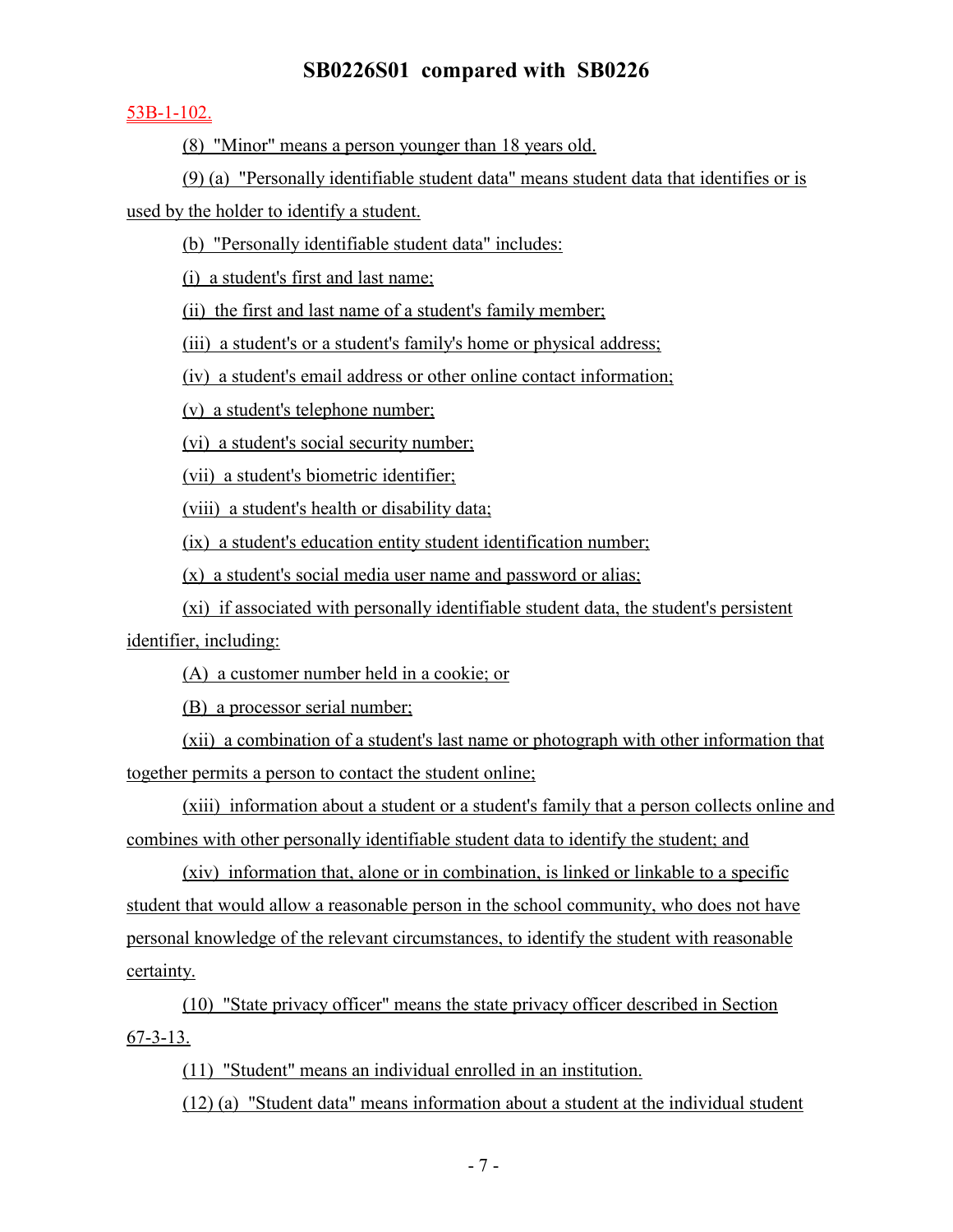level.

(b) "Student data" does not include aggregate or de-identified data.

(13) "Third-party contractor" means a person who:

(a) is not an institution or an employee of an institution; and

(b) pursuant to a contract with an education entity, collects or receives student data in order to provide a product or service, as described in the contract, if the product or service is not related to school photography, yearbooks, graduation announcements, or a similar product or service.

Section  $\frac{2}{2}$ . Section **53B-28-502** is enacted to read:

### **53B-28-502. State student data protection governance.**

(1) The state privacy officer shall establish  $\frac{1}{2}$  an institution of  $\frac{1}{4}$  a higher education privacy advisory group to advise institutions and institution boards of trustees on student data protection.

(2) The advisory group shall consist of  $\{ \}$ :

(a) the state privacy officer;

(b) the higher education privacy officer; and

 $({b}c)$  the following members, appointed by the commissioner of higher education:

{ (i) at least one institution privacy officer;

} ({ii}i) at least one {state}Utah system of higher education employee; and

 $(\overrightarrow{111})$  at least one representative of the Utah Board of Higher Education.

(3) The advisory group shall:

(a) discuss and make recommendations to the board and institutions regarding:

(i) existing and proposed:

(A) board rules; or

(B) board policies of the Utah Board of Higher Education or institutions; and

(ii) training on protecting student data privacy; and

(b) perform other tasks related to student data protection as designated by the Utah Board of Higher Education.

(4) The state privacy officer shall:

(a) provide training and support to institution boards and employees; and

(b) produce: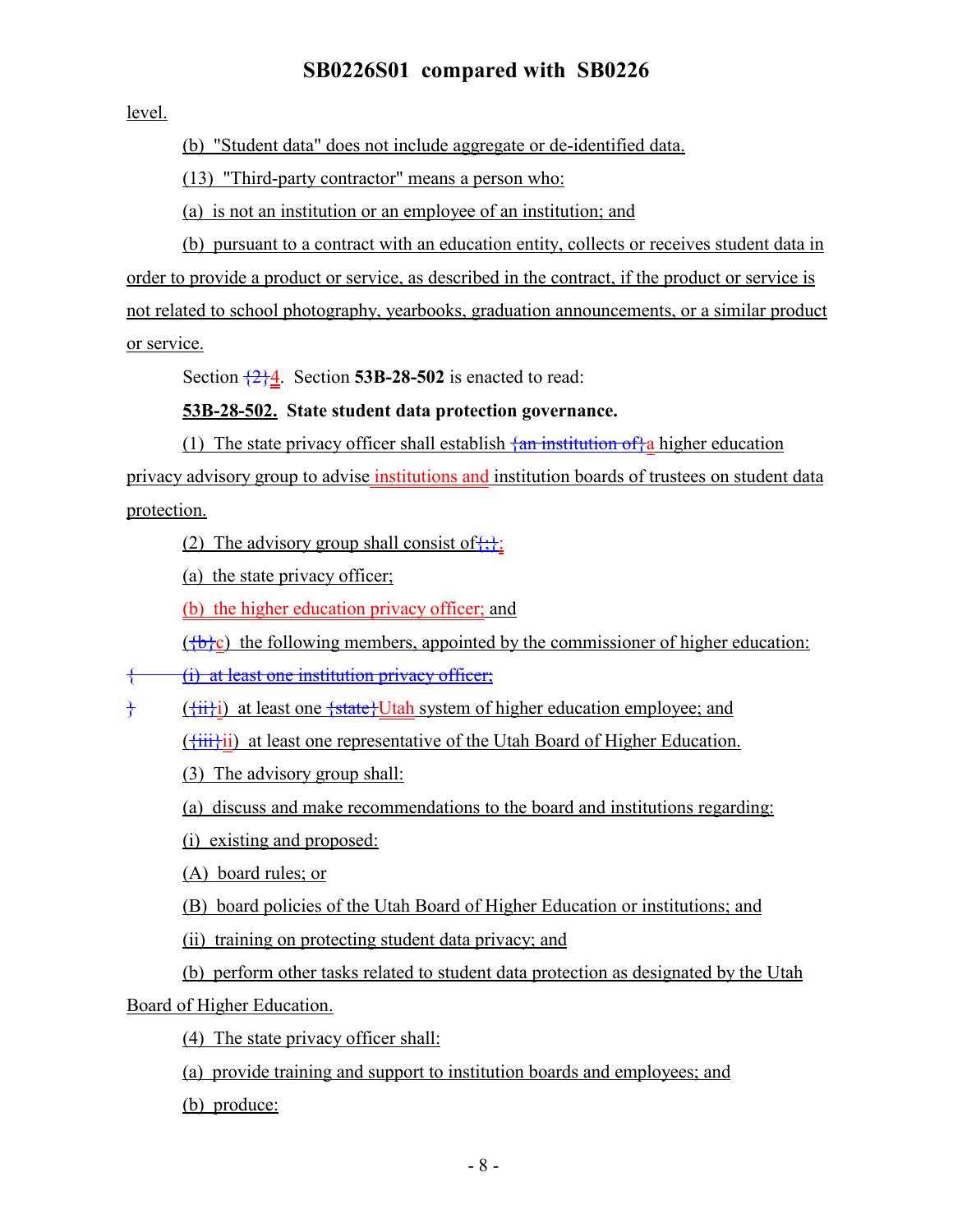(i) resource materials;

(ii) model data governance plans;

(iii) model forms for institution student data protection governance; and

(iv) a model data collection notice.

(5) The board shall:

(a) create and maintain a data governance plan; and

(b) annually publish the data governance plan on the Utah System of Higher Education

website.

Section  $\frac{335}{2}$ . Section **53B-28-503** is enacted to read:

### **53B-28-503. Institution student data protection governance.**

(1) (a) An institution shall adopt policies to protect student data in accordance with this part and board rule.

(b) The policies described in Subsection (1)(a) shall take into account the specific needs and priorities of the institution.

(2)  $\{An\text{ institution}\}$ The board shall designate  $\{an\text{ institution}\}$ a higher education privacy officer.

(3) The  $\frac{1}{1}$  finstitution higher education privacy officer shall:

(a)  $\frac{1}{2}$  fensure}verify compliance with student privacy laws, rules, and policies throughout the {public education system; and

**(b)Utah System of Higher Education;** 

(b) support institutions in developing data governance plans and student data privacy

training; and

(c) act as the primary point of contact for the state privacy officer.

(4) An institution shall:

(a) designate an individual to act as the primary contact for the higher education

privacy officer;

 $\left(\frac{a}{b}\right)$  create and maintain an institution:

(i) data governance plan; and

(ii) record of student data privacy training; and

 $({b}c)$  annually publish the institution's data governance plan on the institution's

website.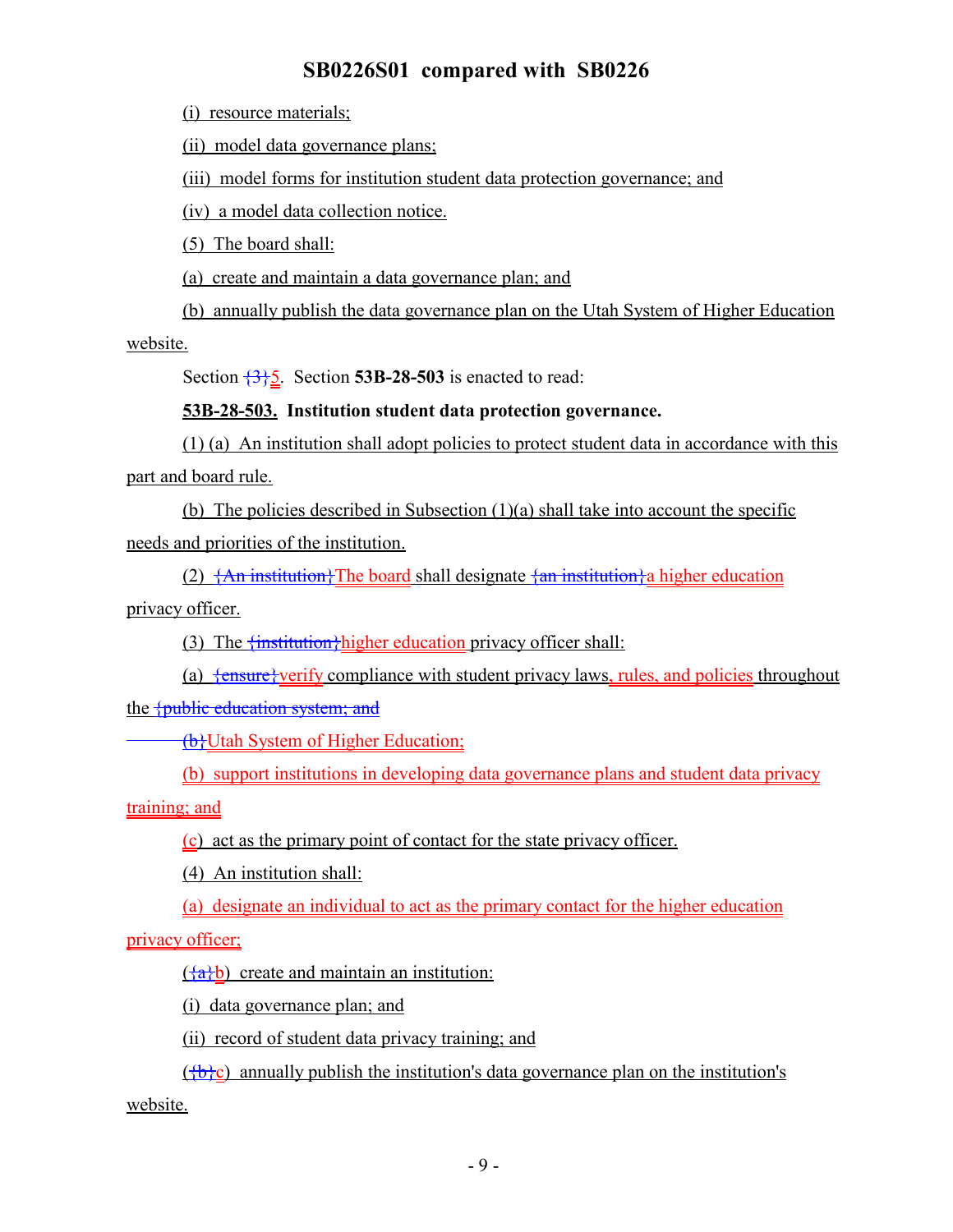Section  $\frac{4}{6}$ . Section **53B-28-504** is enacted to read:

#### **53B-28-504. Notification of significant data breach.**

(1) If a significant data breach occurs at an institution, the  $\frac{1}{1 + \frac{1}{1 + \frac{1}{1}}$  Board of Higher Education or *f*institution shall notify each student whose personally-identifiable student data was disclosed.

(2) In accordance with Title 63G, Chapter 3, Utah Administrative Rulemaking Act, the board shall make rules to define a significant data breach described in Subsection (1).

Section  $\frac{5}{7}$ . Section **53B-28-505** is enacted to read:

### **53B-28-505. Third-party contractors.**

(1) A third-party contractor shall use personally identifiable student data received under a contract with an education entity strictly for the purpose of providing the contracted product or service within the negotiated contract terms.

(2) When contracting with a third-party contractor, an education entity, or a government agency contracting on behalf of an education entity, shall require the following provisions in the contract:

(a) requirements and restrictions related to the collection, use, storage, or sharing of student data by the third-party contractor that are necessary for the education entity to ensure compliance with the provisions of this part and board rule;

(b) a description of a person, or type of person, including an affiliate of the third-party contractor, with whom the third-party contractor may share student data;

(c) provisions that, at the request of the education entity, govern the deletion of the student data received by the third-party contractor;

(d) except as provided in Subsection (4) and if required by the education entity, provisions that prohibit the secondary use of personally identifiable student data by the third-party contractor; and

(e) an agreement by the third-party contractor that, at the request of the education entity that is a party to the contract, the education entity or the education entity's designee may audit the third-party contractor to verify compliance with the contract.

(3) As authorized by law or court order, a third-party contractor shall share student data as requested by law enforcement.

(4) A third-party contractor, as authorized by contract, may: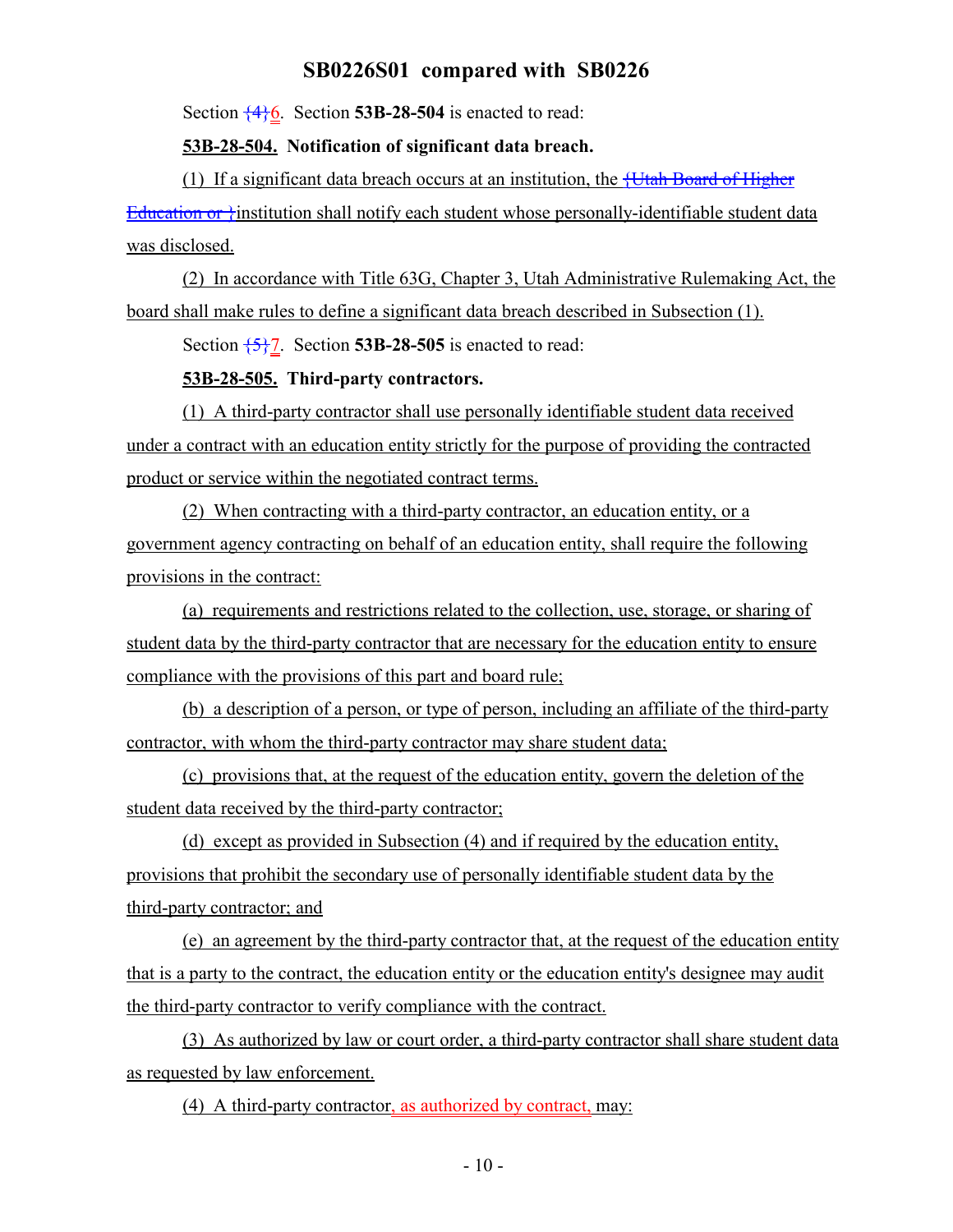(a) use student data for adaptive learning or customized student learning purposes;

(b) market an educational application or product to a student if the third-party contractor does not use student data, shared by or collected on behalf of an education entity, to market the educational application or product;

(c) use a recommendation engine to recommend to a student:

(i) content that relates to learning or employment, within the third-party contractor's application, if the recommendation is not motivated by payment or other consideration from another party; or

(ii) services that relate to learning or employment, within the third-party contractor's application, if the recommendation is not motivated by payment or other consideration from another party;

(d) respond to a student request for information or feedback, if the content of the response is not motivated by payment or other consideration from another party;

(e) use student data to allow or improve operability and functionality of the third-party contractor's application; or

(f) identify for a student nonprofit institutions of higher education or scholarship providers that are seeking students who meet specific criteria:

(i) regardless of whether the identified nonprofit institutions of higher education or scholarship providers provide payment or other consideration to the third-party contractor; and

(ii) only if the third-party contractor obtains authorization in writing from:

(A) the student's parent, if the student is a minor; or

(B) the student.

(5) At the completion of a contract with an education entity, if the contract has not been renewed, a third-party contractor shall return or delete upon the education entity's request all personally identifiable student data under the control of the education entity unless a student or a minor student's parent consents to the maintenance of the personally identifiable student data.

(6) (a) A third-party contractor may not:

(i) except as provided in Subsection  $(6)(b)$ , sell student data;

(ii) collect, use, or share student data, if the collection, use, or sharing of the student data is inconsistent with the third-party contractor's contract with the education entity; or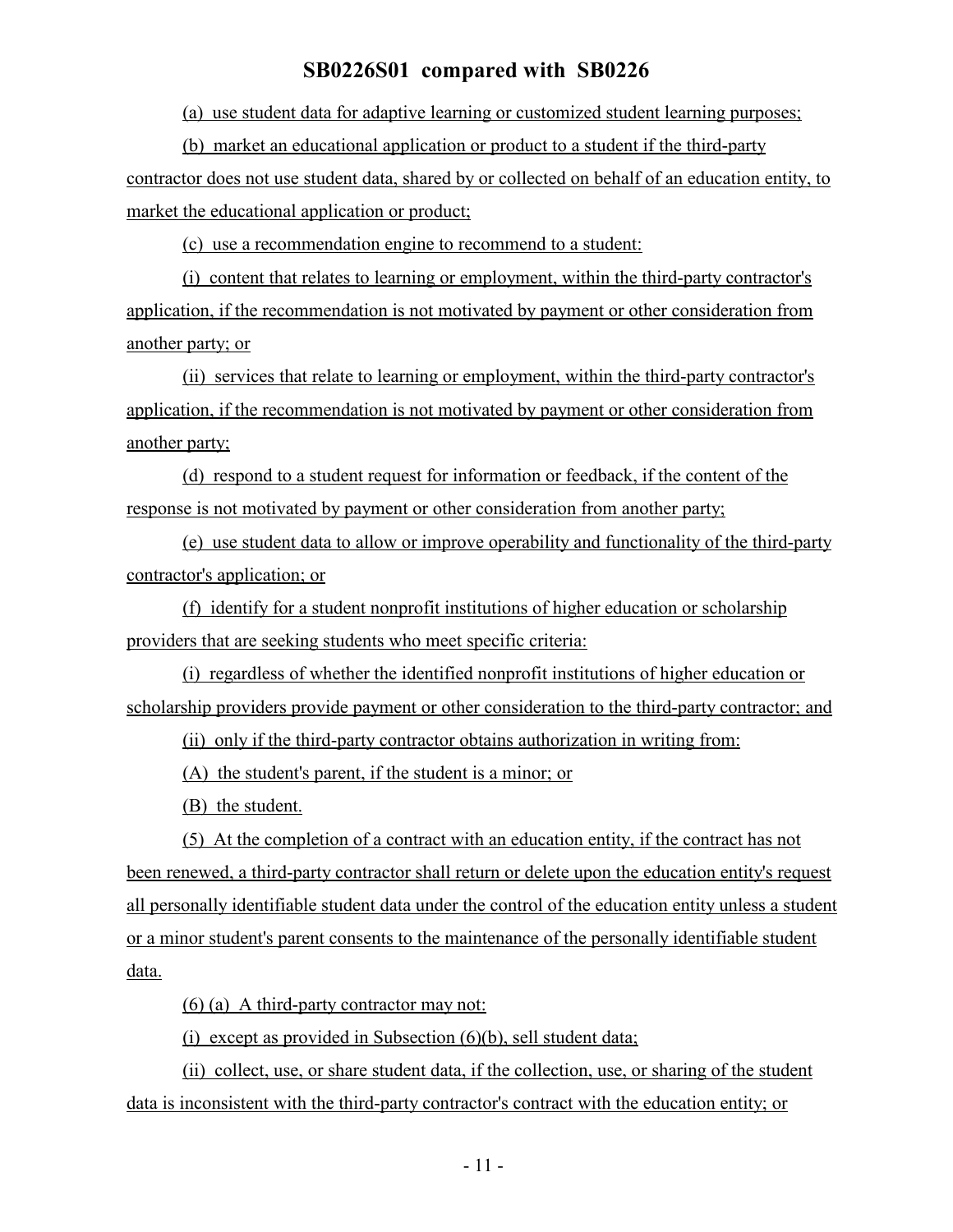(iii) use student data for targeted advertising.

(b) A person may obtain student data through the purchase of, merger with, or otherwise acquiring a third-party contractor if the third-party contractor remains in compliance with this section.

(7) The provisions of this section do not:

(a) apply to the use of a general audience application, including the access of a general audience application with login credentials created by a third-party contractor's application;

(b) apply if the student data is shared in accordance with the education entity's directory information policy, as described in 34 C.F.R. Sec. 99.37;

(c) apply to the providing of Internet service; or

(d) impose a duty on a provider of an interactive computer service, as defined in 47 U.S.C. Sec. 230, to review or enforce compliance with this section.

(8) A provision of this section that relates to a student's student data does not apply to a third-party contractor if the education entity or third-party contractor obtains authorization from the following individual, in writing, to waive that provision:

(a) the student's parent, if the student is a minor; or

(b) the student.

Section  $\frac{6}{8}$ . Section **53B-28-506** is enacted to read:

#### **53B-28-506. Penalties.**

(1) (a) A third-party contractor that knowingly or recklessly permits unauthorized collecting, sharing, or use of student data under this part:

(i) except as provided in Subsection (1)(b), may not enter into a future contract with an education entity;

(ii) may be required by the board to pay a civil penalty of up to \$25,000; and

(iii) may be required to pay:

(A) the education entity's cost of notifying parents and students of the unauthorized sharing or use of student data; and

(B) expenses incurred by the education entity as a result of the unauthorized sharing or use of student data.

(b) An education entity may enter into a contract with a third-party contractor that knowingly or recklessly permitted unauthorized collecting, sharing, or use of student data if: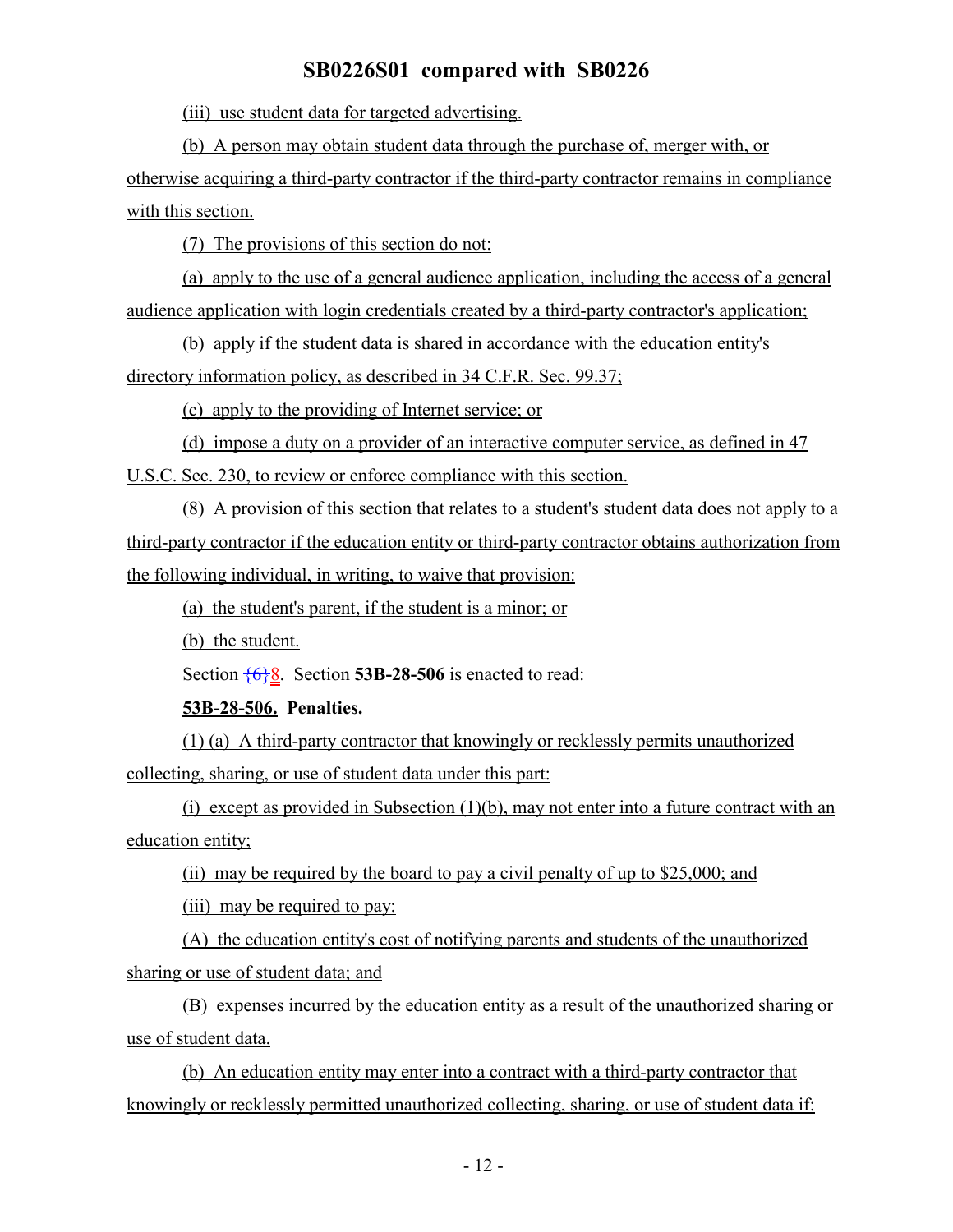(i) the education entity determines that the third-party contractor has corrected the errors that caused the unauthorized collecting, sharing, or use of student data; and

(ii) the third-party contractor demonstrates:

(A) if the third-party contractor is under contract with the education entity, current compliance with this part; or

(B) an ability to comply with the requirements of this part.

(c) The board may assess the civil penalty described in Subsection (1)(a)(ii) in accordance with Title 63G, Chapter 4, Administrative Procedures Act.

(d) The board may bring an action in the district court of the county in which the office of the education entity is located, if necessary, to enforce payment of the civil penalty described in Subsection  $(1)(a)(ii)$ .

(e) An individual who knowingly or intentionally permits unauthorized collecting, sharing, or use of student data may be found guilty of a class A misdemeanor.

(2) (a) A student or a minor student's parent may bring an action in a court of competent jurisdiction for damages caused by a knowing or reckless violation of Section 53B-28-505 by a third-party contractor.

(b) If the court finds that a third-party contractor has violated Section 53B-28-505, the court may award to the parent or student:

(i) damages; and

(ii) costs.

Section 9. Section **53B-33-101**, which is renumbered from Section 35A-14-102 is renumbered and amended to read:

**[35A-14-102]. 53B-33-101. Definitions.**

As used in this chapter:

(1) "Advisory board" means the Utah Data Research Advisory Board created in Section [35A-14-203] 53B-33-203.

(2) "Center" means the Utah Data Research Center created in Section 53B-33-201.

(3) "Data" means any information about a person stored in a physical or electronic record.

(4) "Data research program" means the data maintained by the center in accordance with Section [35A-14-301] 53B-33-301.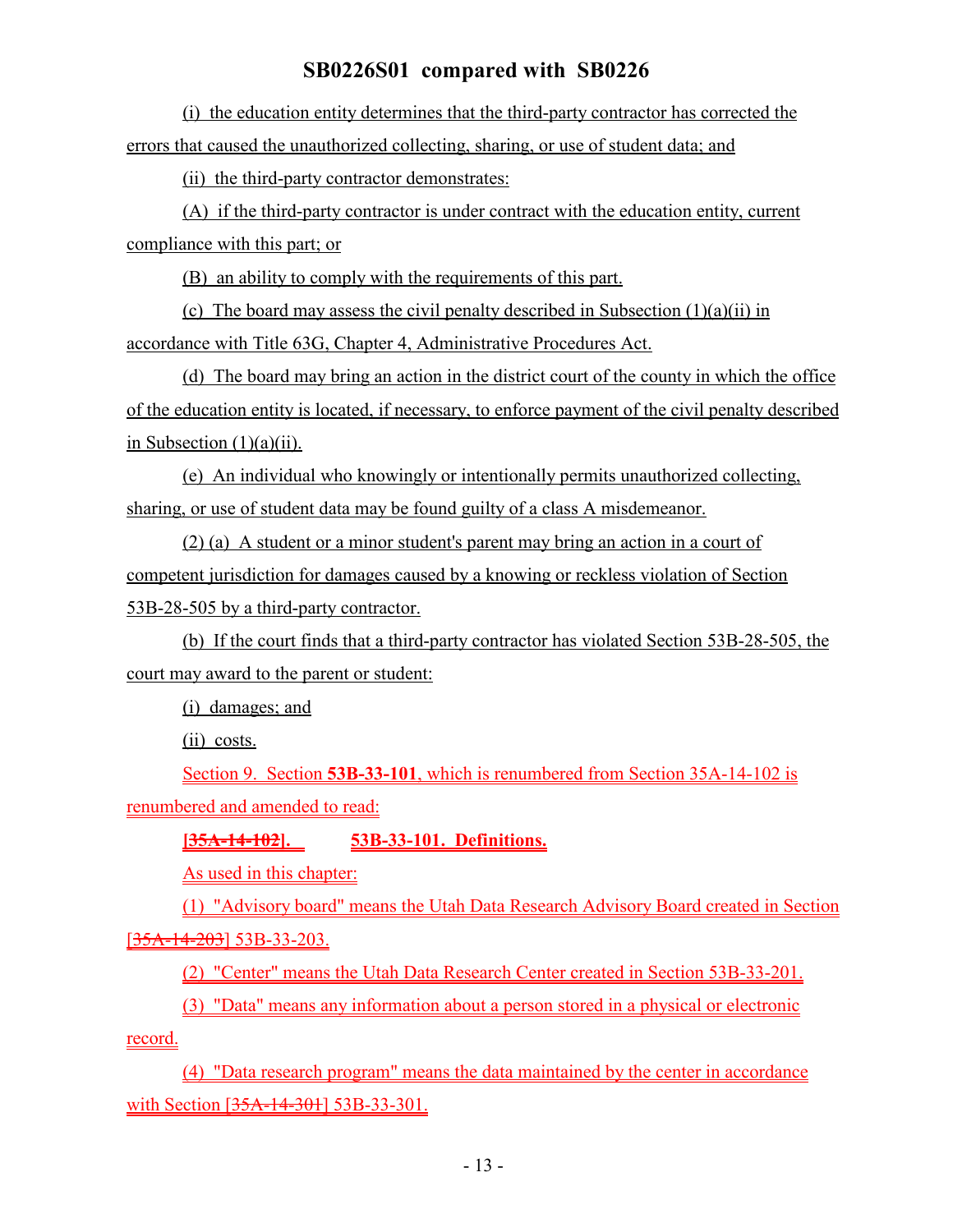(5) "De-identified data" means data about a person that cannot, without additional information, identify the person to another person or machine.

(6) "Director" means the director of the [Workforce Research and Analysis Division] Utah Data Research Center created in Section 53B-33-201.

(7) "Institution of higher education" means an institution of higher education described in Section 53B-1-102.

 $[\overline{(7)}]$  (8) "Participating entity" means:

(a) the State Board of Education, which includes the director as defined in Section

### $53E-10-701;$

(b) the [Utah Board of Higher Education] board;

(c) the Department of Workforce Services; and

(d) the Department of Health and Human Services.

(9) "Unique student identifier" means the same as that term is defined in Section

53E-4-308.

Section 10. Section **53B-33-201**, which is renumbered from Section 35A-14-201 is renumbered and amended to read:

**[35A-14-201]. 53B-33-201. Utah Data Research Center -- Creation.**

The Utah Data Research Center is created within the [Workforce Research and Analysis Division within the department] Utah system of higher education.

Section 11. Section **53B-33-202**, which is renumbered from Section 35A-14-203 is renumbered and amended to read:

**[35A-14-203]. 53B-33-202. Utah Data Research Advisory Board --**

**Composition -- Appointment.**

(1) There is created the Utah Data Research Advisory Board [in accordance with this section].

(2) The [Utah Data Research Advisory Board] advisory board is composed of the following members:

(a) the state superintendent of the State Board of Education or the state superintendent's designee;

(b) the commissioner [of higher education or the commissioner of higher education's] or the commissioner's designee;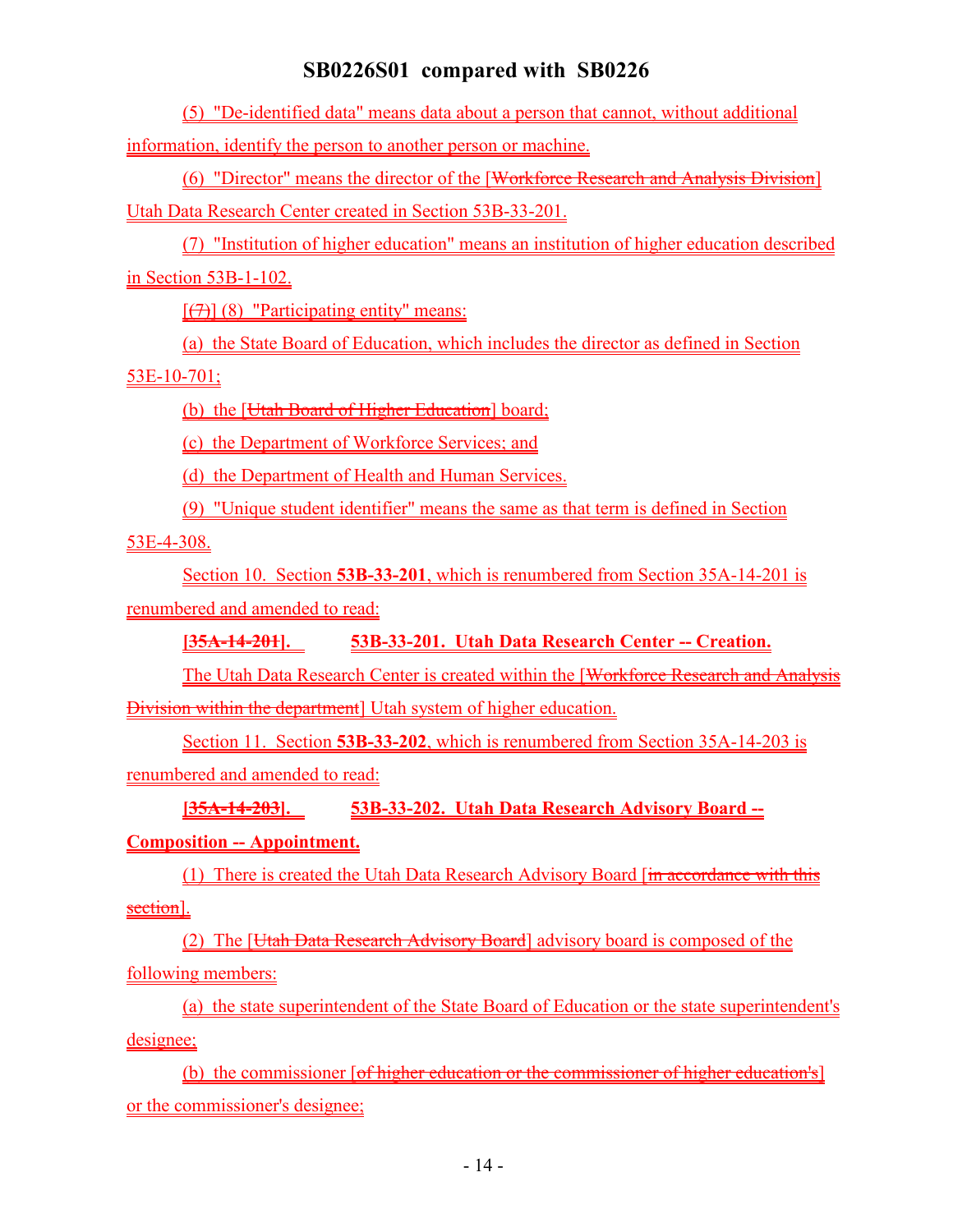(c) the executive director of the Department of Workforce Services or the executive director's designee; and

(d) the executive director of the Department of Health and Human Services or the executive director's designee.

(3) The [executive director] commissioner shall serve as chair.

(4) A member of the advisory board:

(a) except to the extent a member's service on the advisory board is related to the member's duties outside of the advisory board, may not receive compensation or benefits for the member's service; and

(b) may receive per diem and travel expenses in accordance with:

(i) Section 63A-3-106;

(ii) Section 63A-3-107; and

(iii) rules made by the Division of Finance under Sections 63A-3-106 and 63A-3-107.

Section 12. Section **53B-33-203**, which is renumbered from Section 35A-14-204 is

renumbered and amended to read:

**[35A-14-204]. 53B-33-203. Director -- Additional staff -- Administrative**

#### **support.**

(1) The commissioner shall appoint a director [shall] to manage the day-to-day operations of the center.

(2) The director may, with the [department's] commissioner's approval, hire staff,

including:

(a) data scientists;

(b) data technology experts; and

(c) data security experts.

Section 13. Section **53B-33-301**, which is renumbered from Section 35A-14-301 is renumbered and amended to read:

### **[35A-14-301]. 53B-33-301. Data research program.**

(1) The center shall establish a data research program for the purpose of analyzing data

that is:

(a) collected over time;

(b) aggregated from multiple sources; and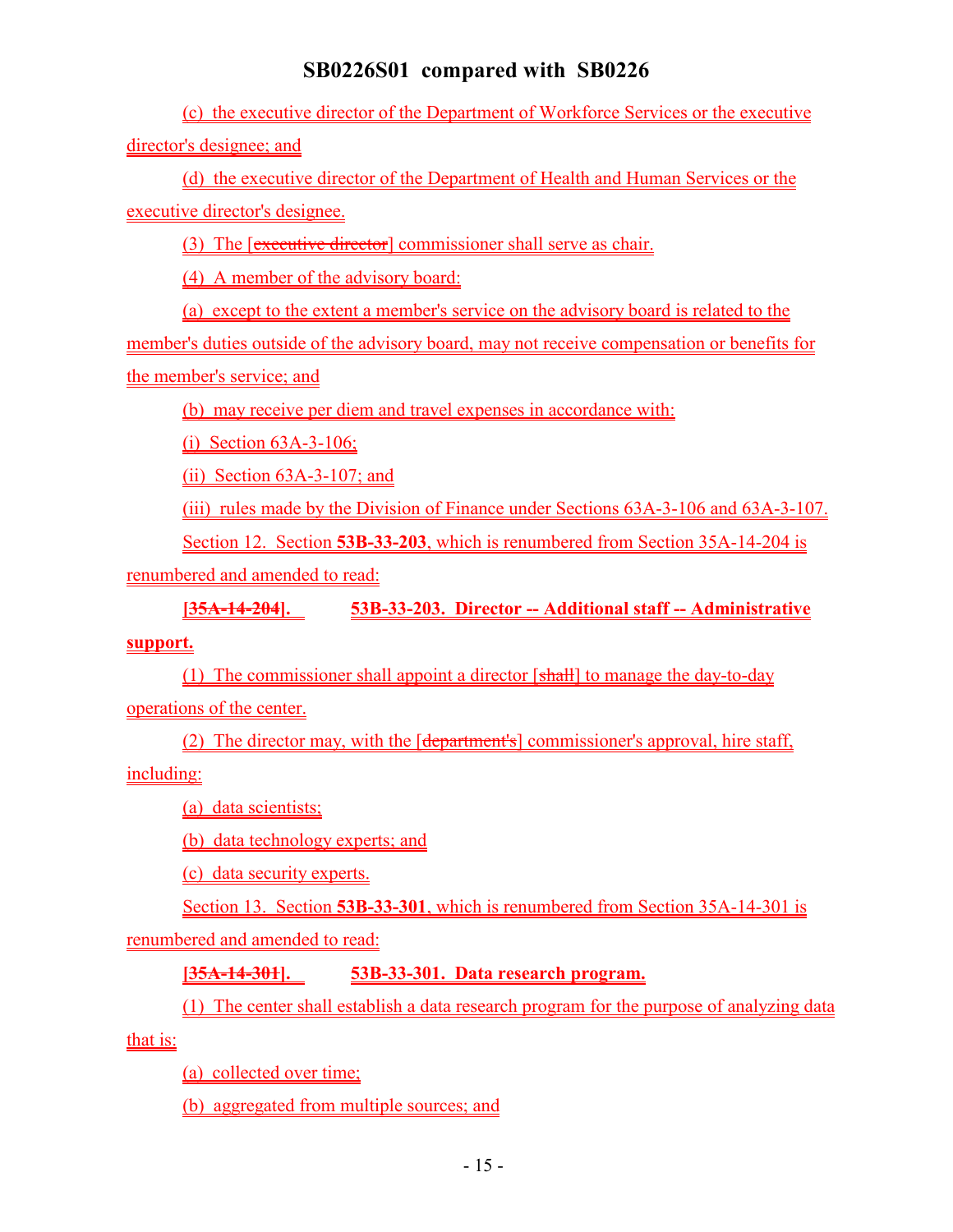(c) connected and de-identified.

(2) The center may, in order to establish the data research program described in Subsection (1):

(a) acquire property or equipment in order to store aggregated, connected, and de-identified data derived from data contributed by the participating entities; or

(b) contract with a private entity in accordance with Title 63G, Chapter 6a, Utah Procurement Code, or with a state government entity to:

(i) store aggregated, connected, and de-identified data derived from data contributed by the participating entities; or

(ii) utilize existing aggregated, connected, and de-identified data maintained by a state government entity.

(3) A participating entity shall contribute data to the data research program described in Subsection (1) within guidelines established by the center.

(4) The center may only release data maintained by the center in accordance with the procedures described in this chapter.

(5) The center shall:

(a) as directed by the board, serve as a repository in the state of data from institutions of higher education;

(b) collaborate with the board and the State Board of Education to coordinate access to the unique student identifier of a public education student who later attends an institution of higher education in accordance with Sections 53B-1-109 and 53E-4-308;

(c) develop, establish, and maintain programs that promote access to data from institutions of higher education;

(d) identify initiatives that leverage education data that will improve a state citizen's ability to:

(i) access services at an institution of higher education; or

(ii) graduate with a postsecondary certificate or degree; and

(e) perform all other duties provided in this chapter.

(6) The director shall identify the resources necessary to successfully implement

initiatives described in Subsection (5)(d), in accordance with Section 53B-7-101.

(7) The center may: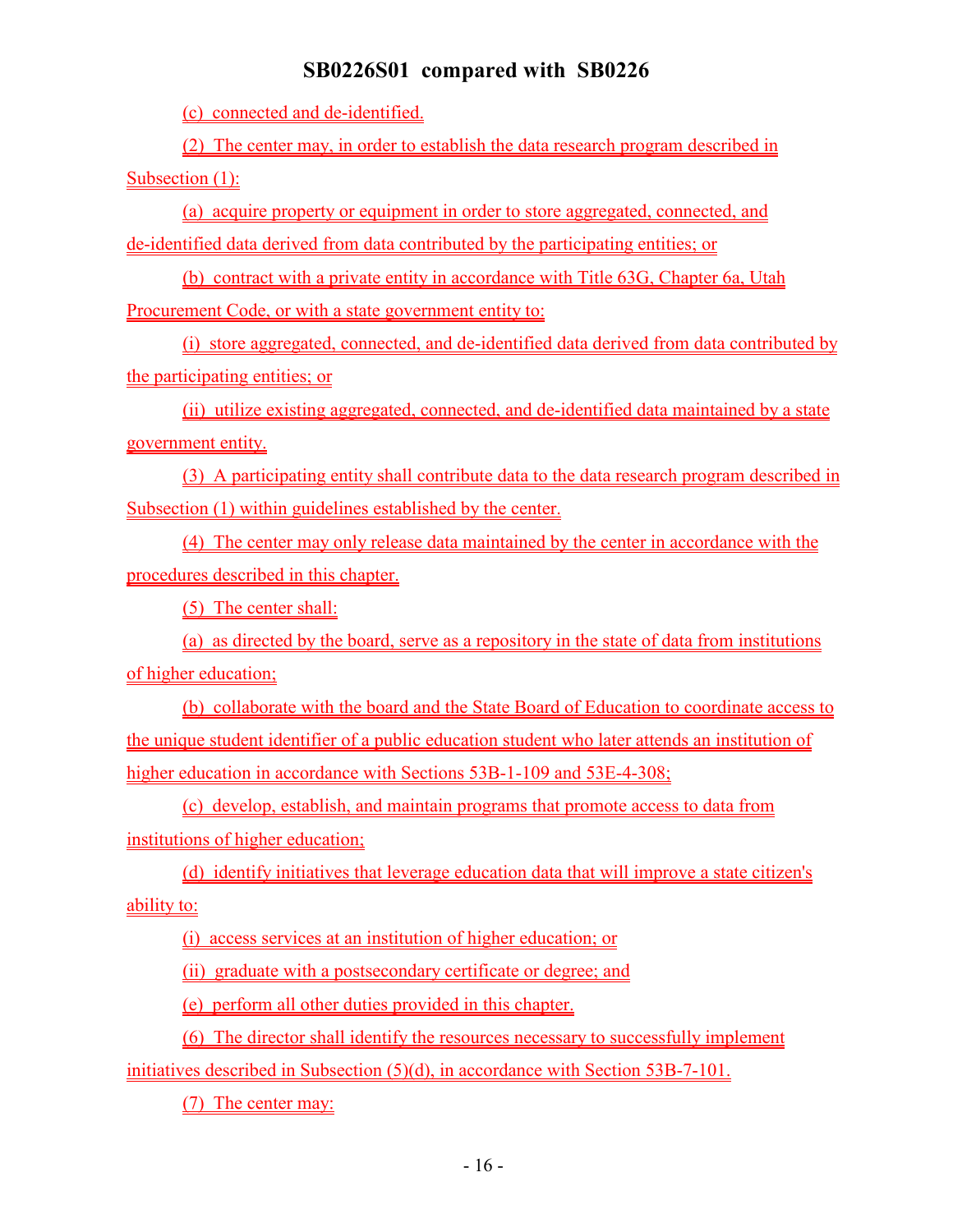(a) employ staff necessary to carry out the center's duties;

(b) purchase, own, create, or maintain equipment necessary to:

(i) collect data from the participating entities;

(ii) connect and de-identify data collected by the center;

(iii) store connected and de-identified data; or

(iv) conduct research on data stored or obtained by the center; or

(c) contract with a private entity, another state or federal entity, or a political

subdivision of the state to carry out the center's duties as provided in this chapter.

 $[\frac{1}{5}]$  (8) The data research program is not subject to Title 63G, Chapter 2, Government

Records Access and Management Act.

Section 14. Section **53B-33-302**, which is renumbered from Section 35A-14-302 is renumbered and amended to read:

**[35A-14-302]. 53B-33-302. Data research requests.**

(1) The center shall use data that the center maintains or that a participating entity contributes to the data research program under Section [35A-14-301] 53B-33-301 to conduct research for the purpose of developing public policy for the state.

(2) The director, with consultation by the advisory board, shall create a prioritized list of data research for the center to conduct using the data research program each year.

(3) (a) In developing the list described in Subsection (2), the center shall accept data research requests from:

(i) a legislative committee or a legislative staff office;

(ii) the governor or an executive branch agency;

(iii) the State Board of Education; and

(iv) the [Utah Board of Higher Education] board.

[(b) The department shall begin accepting the data research requests described in Subsection  $(3)(a)$  on July 1, 2017.

 $[\text{(\texttt{c})}]$  (b) The center shall report the list described in Subsection (2) to the Education Interim Committee before December 1 of each year.

(4) In addition to conducting data research in accordance with the prioritized list described in Subsection (2), the center may use additional resources to prepare data research at the request of: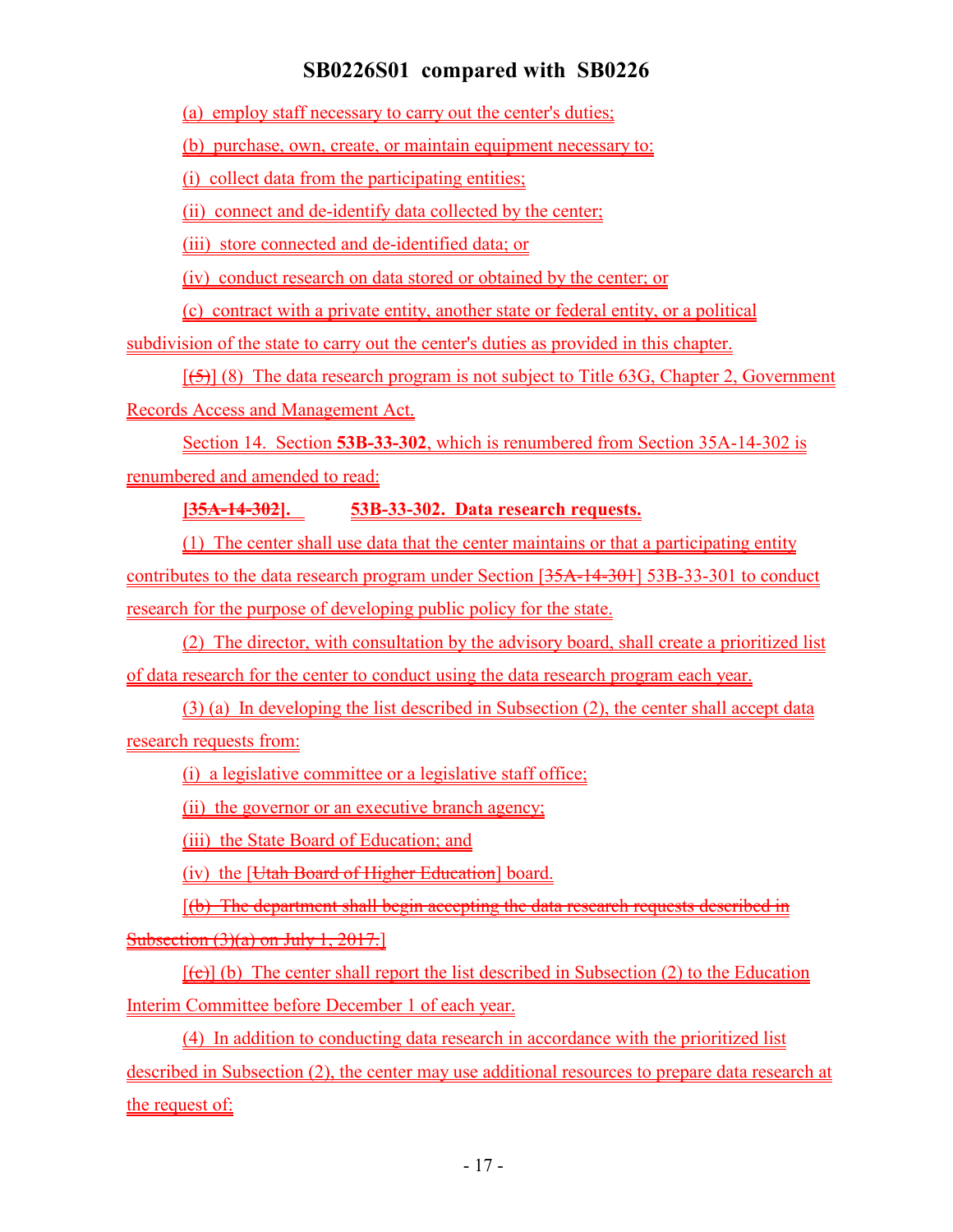(a) a state government entity;

(b) a political subdivision of the state;

(c) a private entity; or

(d) a member of the public.

(5) The director, with approval by the advisory board, shall determine, for a data research request described in Subsection (4):

(a) whether the center has the resources to complete the data research request;

(b) the order in which the center shall complete the data research request, if at all; and

(c) a reasonable estimated cost for the request.

(6) The center, after evaluating a request under Subsection (5), shall:

(a) provide the person that requested the data research with a cost estimate; and

(b) require, before accepting a data research request, that the person that submitted the data research request agree to pay, once the data research is complete, the full cost of completing the data research request as determined by the center under Subsection (5).

(7) The center shall make available to the public, on a website maintained by the center, any data research request that the center completes under this section.

(8) The center shall ensure that any data contained in a completed data research request is de-identified.

(9) The center shall:

(a) establish, by rule made in accordance with Title 63G, Chapter 3, Utah Administrative Rulemaking Act:

(i) procedures for submitting a data research request under this section;

(ii) criteria to determine how to prioritize data research requests; and

(iii) minimum standards for information a person is required to include in a data research request; and

(b) create a fee schedule in accordance with Section 63J-1-504 for completing a data research request.

(10) In addition to submitting a data research request under Subsection (4), a participating entity, executive branch agency, or legislative staff office may request, and the center may release, a data set from the data research program if the data set is:

(a) connected;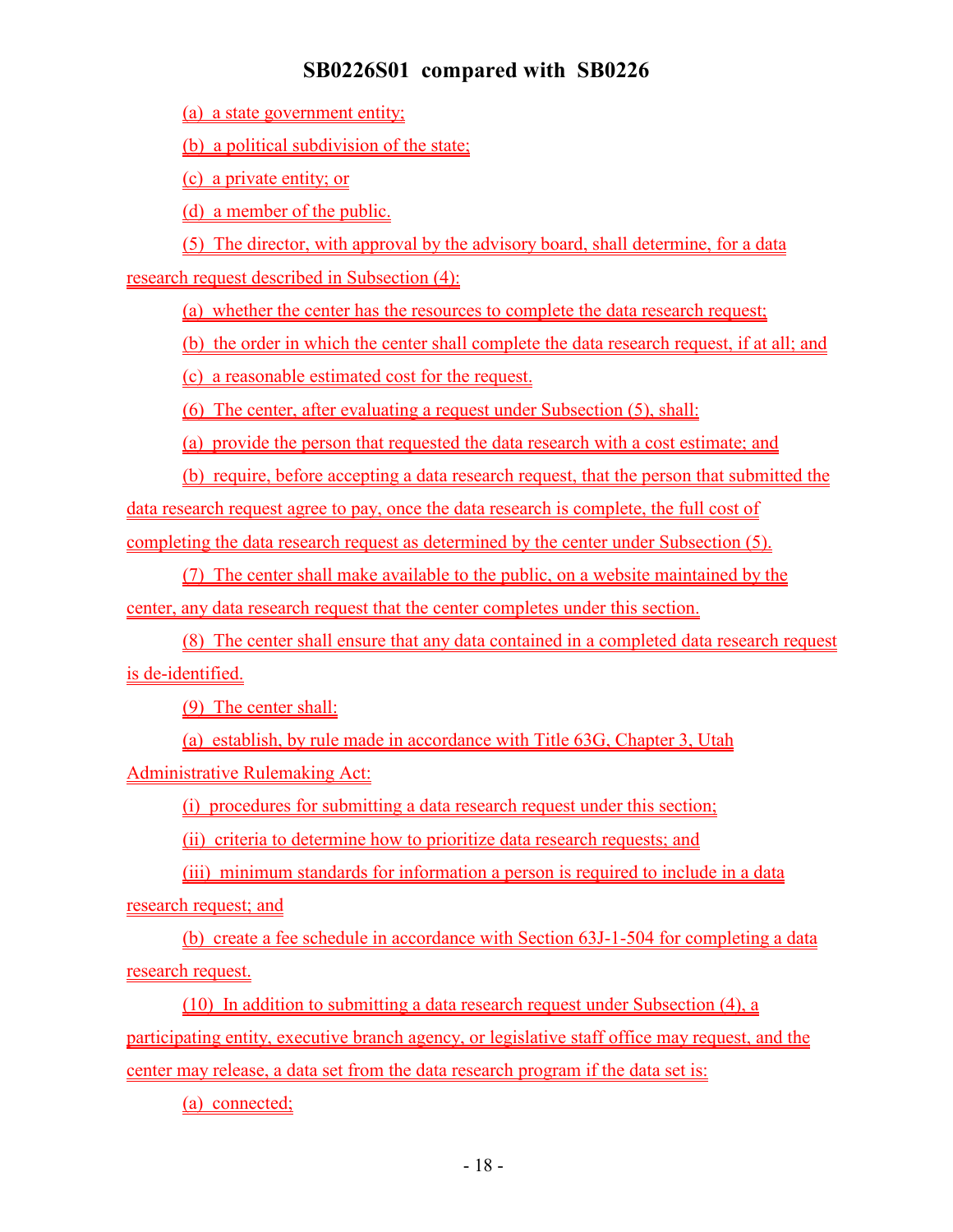(b) aggregated; and

(c) de-identified.

(11) (a) The center shall use any fee the center collects under this section to cover the center's costs to administer this chapter.

(b) The center shall deposit any fee the center collects under this section not used to cover the center's costs into the General Fund.

Section 15. Section **53B-33-303**, which is renumbered from Section 35A-14-303 is renumbered and amended to read:

**[35A-14-303]. 53B-33-303. Data visualization access.**

(1) In addition to performing data research and responding to data research requests under Section [35A-14-302] 53B-33-302, the center shall create an online data visualization portal that provides access to the public to connected, aggregated, and de-identified data in the program.

(2) The data visualization portal described in Subsection (1) shall include role-based dashboards that:

(a) allow a user to query data in the program;

(b) integrate real-time data; and

(c) allow a user to view queried data in a customizable environment.

Section 16. Section **53B-33-304**, which is renumbered from Section 35A-14-304 is

renumbered and amended to read:

### **[35A-14-304]. 53B-33-304. Reporting.**

(1) The center shall report to the Education Interim Committee:

(a) before July 1 of each year regarding the center's:

(i) research and services priorities for the year;  $\lceil \frac{and}{\rceil} \rceil$ 

(ii) completed research from the previous year; and

(iii) activities and accomplishments in the previous year; and

(b) before December 1 of each year, the center's ongoing data research and services

priority list described in Subsection [35A-14-302(2)] 53B-33-302(2).

(2) The Education Interim Committee shall provide the center ongoing input regarding the center's activities and data research priorities.

Section 17. Section **53E-1-201** is amended to read: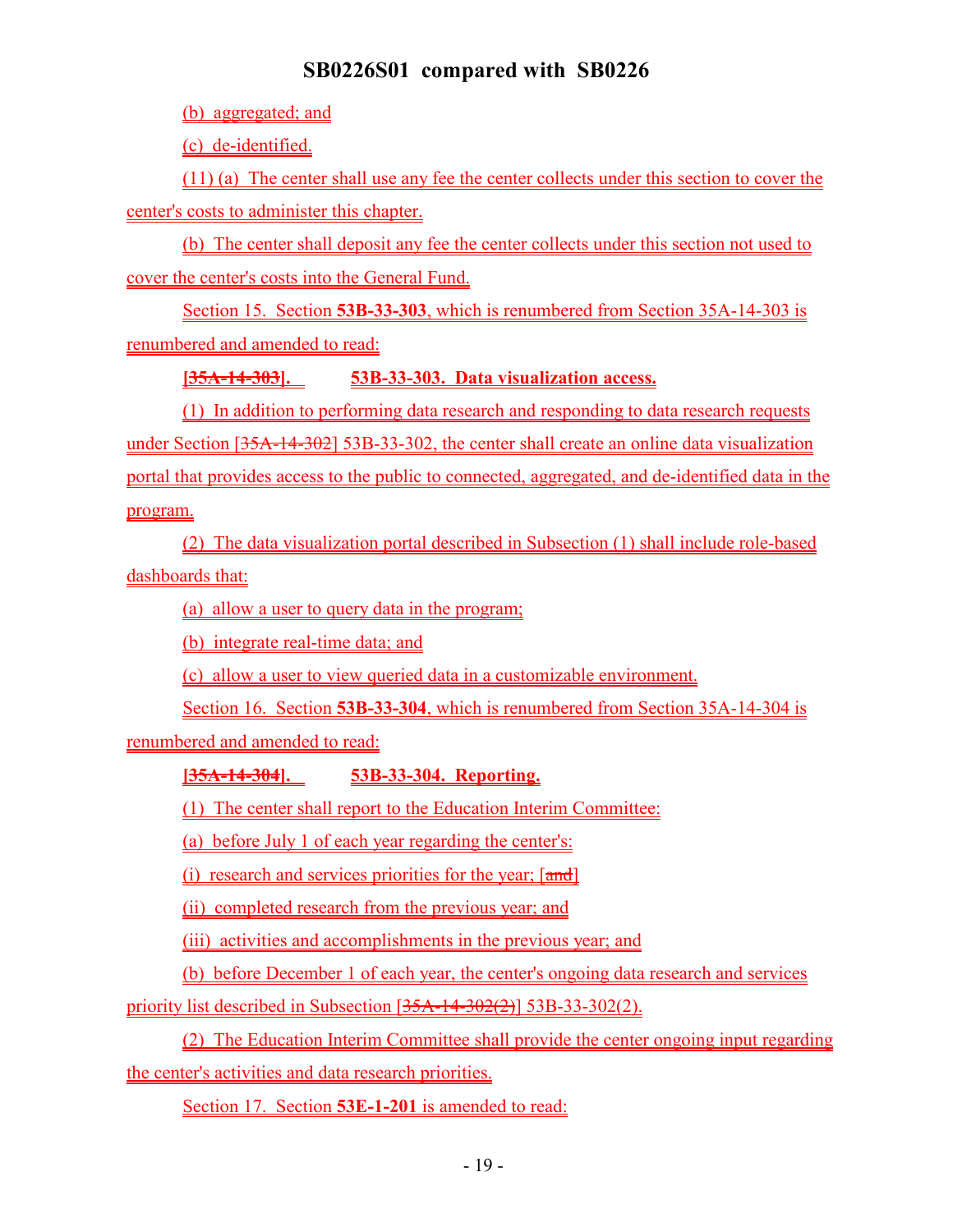#### **53E-1-201. Reports to and action required of the Education Interim Committee.**

(1) In accordance with applicable provisions and Section 68-3-14, the following

recurring reports are due to the Education Interim Committee:

(a) the report described in Section 9-22-109 by the STEM Action Center Board, including the information described in Section 9-22-113 on the status of the computer science initiative and Section 9-22-114 on the Computing Partnerships Grants Program;

(b) the prioritized list of data research described in Section [35A-14-302] 53B-33-302 and the report on research and activities described in Section [35A-14-304] 53B-33-304 by the Utah Data Research Center;

(c) the report described in Section 35A-15-303 by the State Board of Education on preschool programs;

(d) the report described in Section 53B-1-402 by the Utah Board of Higher Education on career and technical education issues and addressing workforce needs;

(e) the annual report of the Utah Board of Higher Education described in Section 53B-1-402;

(f) the reports described in Section 53B-28-401 by the Utah Board of Higher Education regarding activities related to campus safety;

(g) the State Superintendent's Annual Report by the state board described in Section 53E-1-203;

(h) the annual report described in Section 53E-2-202 by the state board on the strategic plan to improve student outcomes;

(i) the report described in Section 53E-8-204 by the state board on the Utah Schools for the Deaf and the Blind;

(j) the report described in Section 53E-10-703 by the Utah Leading through Effective, Actionable, and Dynamic Education director on research and other activities;

(k) the report described in Section 53F-4-203 by the state board and the independent evaluator on an evaluation of early interactive reading software;

(l) the report described in Section 53F-4-407 by the state board on UPSTART;

(m) the reports described in Sections 53F-5-214 and 53F-5-215 by the state board

related to grants for professional learning and grants for an elementary teacher preparation assessment; and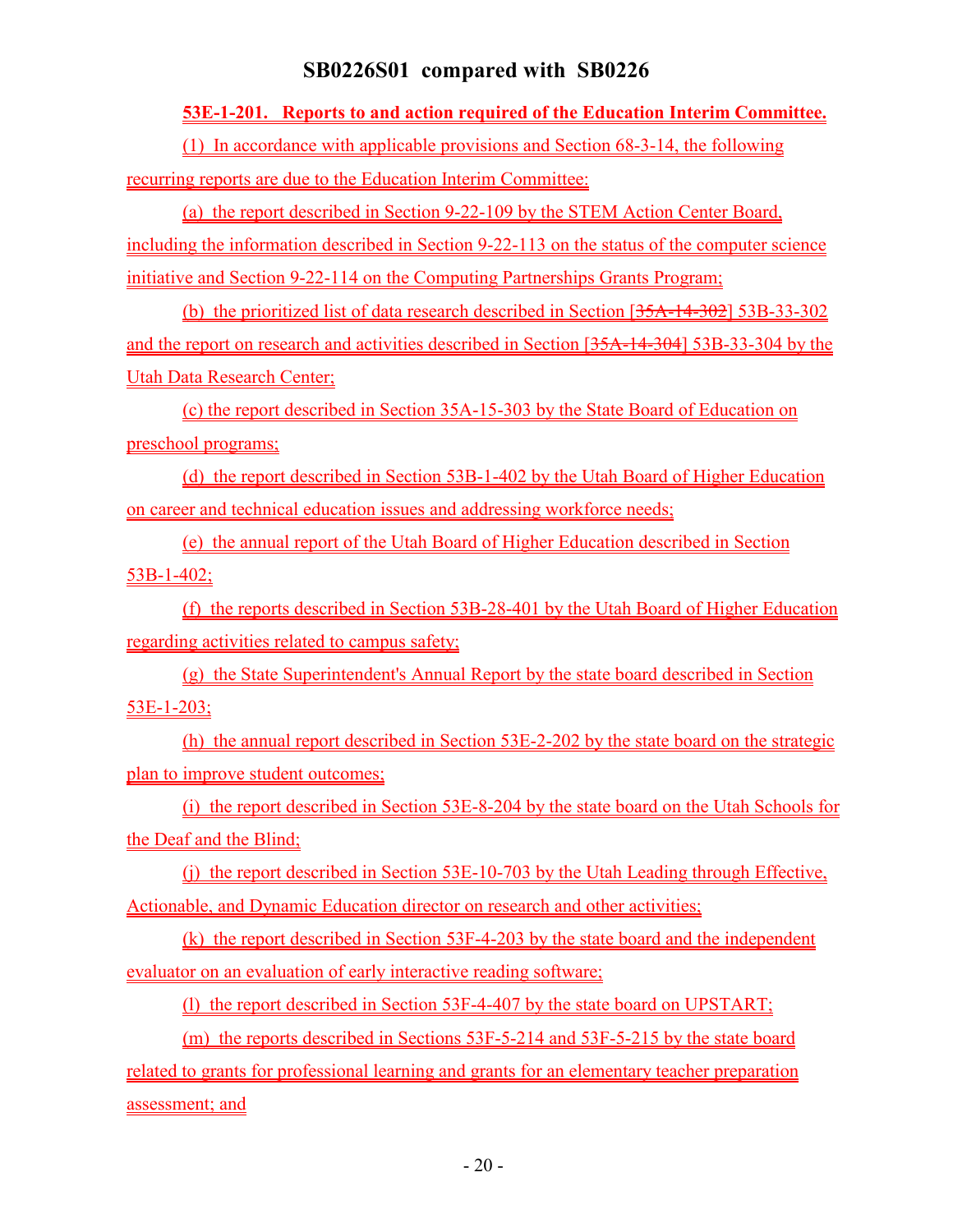(n) the report described in Section 53F-5-405 by the State Board of Education regarding an evaluation of a partnership that receives a grant to improve educational outcomes for students who are low income.

(2) In accordance with applicable provisions and Section 68-3-14, the following occasional reports are due to the Education Interim Committee:

(a) the report described in Section 35A-15-303 by the School Readiness Board by November 30, 2020, on benchmarks for certain preschool programs;

(b) the report described in Section 53B-28-402 by the Utah Board of Higher Education on or before the Education Interim Committee's November 2021 meeting;

(c) the reports described in Section 53E-3-520 by the state board regarding cost centers and implementing activity based costing;

(d) if required, the report described in Section 53E-4-309 by the state board explaining the reasons for changing the grade level specification for the administration of specific assessments;

(e) if required, the report described in Section 53E-5-210 by the state board of an adjustment to the minimum level that demonstrates proficiency for each statewide assessment;

(f) in 2022 and in 2023, on or before November 30, the report described in Subsection 53E-10-309(7) related to the PRIME pilot program;

(g) the report described in Section 53E-10-702 by Utah Leading through Effective, Actionable, and Dynamic Education;

(h) if required, the report described in Section 53F-2-513 by the state board evaluating the effects of salary bonuses on the recruitment and retention of effective teachers in high poverty schools;

(i) upon request, the report described in Section 53F-5-207 by the state board on the Intergenerational Poverty Intervention Grants Program;

(j) the report described in Section 53F-5-210 by the state board on the Educational Improvement Opportunities Outside of the Regular School Day Grant Program;

(k) the report described in Section 53G-7-503 by the state board regarding fees that LEAs charge during the 2020-2021 school year;

(l) the reports described in Section 53G-11-304 by the state board regarding proposed rules and results related to educator exit surveys;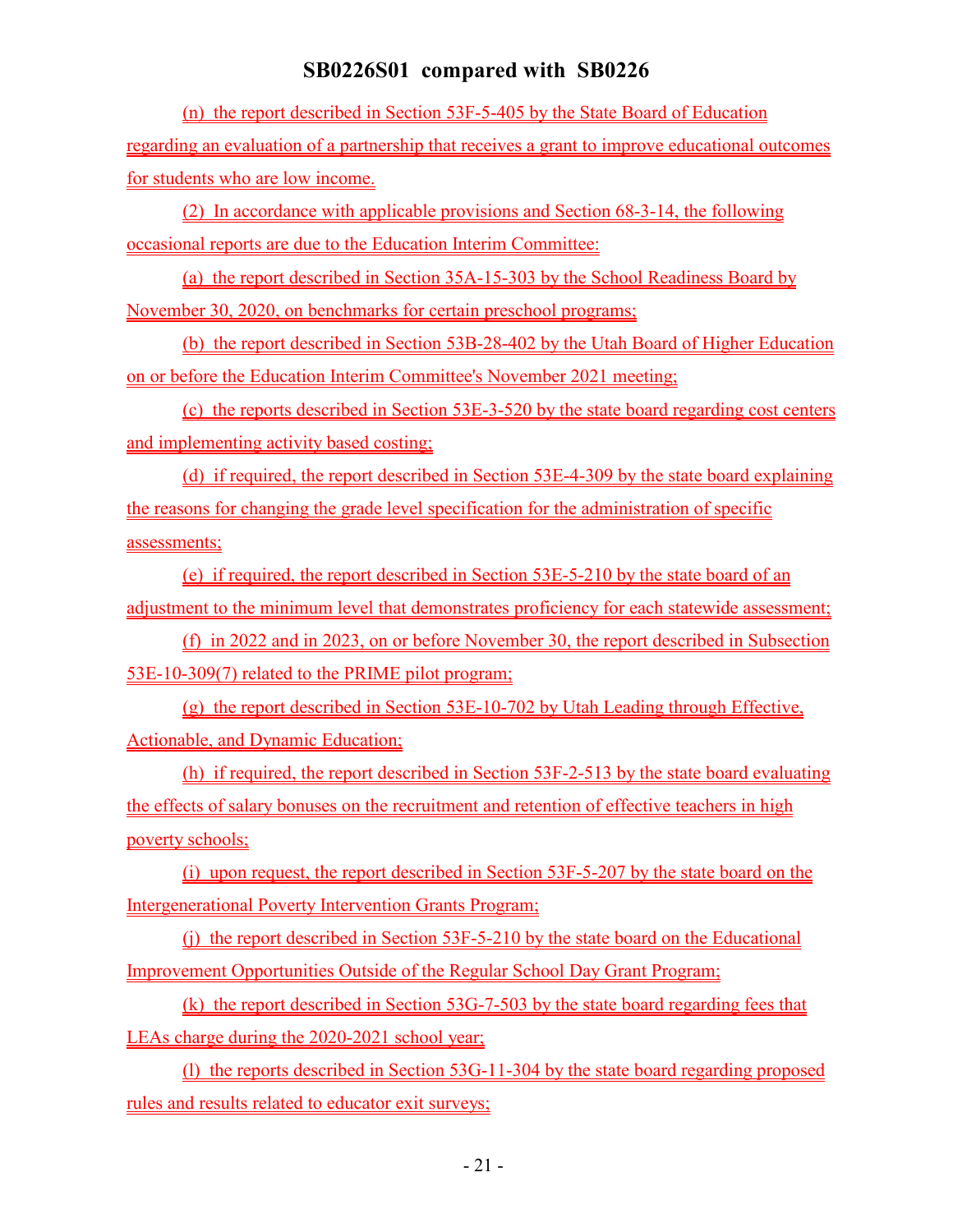(m) the report described in Section 62A-15-117 by the Division of Substance Abuse and Mental Health, the State Board of Education, and the Department of Health regarding recommendations related to Medicaid reimbursement for school-based health services; and

(n) the reports described in Section 63C-19-202 by the Higher Education Strategic Planning Commission.

Section 18. Section **53E-4-308** is amended to read:

**53E-4-308. Unique student identifier -- Coordination of higher education and public education information technology systems -- Coordination of preschool and public education information technology systems.**

(1) As used in this section, "unique student identifier" means an alphanumeric code assigned to each public education student for identification purposes, which:

(a) is not assigned to any former or current student; and

(b) does not incorporate personal information, including a birth date or Social Security number.

(2) The state board, through the state superintendent, shall assign each public education student a unique student identifier, which shall be used to track individual student performance on achievement tests administered under this part.

(3) The state board and the Utah Board of Higher Education, in collaboration with the Utah Data Research Center created in Section 53B-33-201, shall:

(a) coordinate public education and higher education information technology systems to allow individual student academic achievement to be tracked through both education systems in accordance with this section and Section 53B-1-109[.]; and

[(4)] (b) [The state board and the Utah Board of Higher Education shall] coordinate access to the unique student identifier of a public education student who later attends an institution within the state system of higher education.

 $[\frac{1}{5}]$  (4) (a) The state board and the Department of Workforce Services shall coordinate assignment of a unique student identifier to each student enrolled in a program described in Title 35A, Chapter 15, Preschool Programs.

(b) A unique student identifier assigned to a student under Subsection  $[\frac{1}{2}]$  (4)(a) shall remain the student's unique student identifier used by the state board when the student enrolls in a public school in kindergarten or a later grade.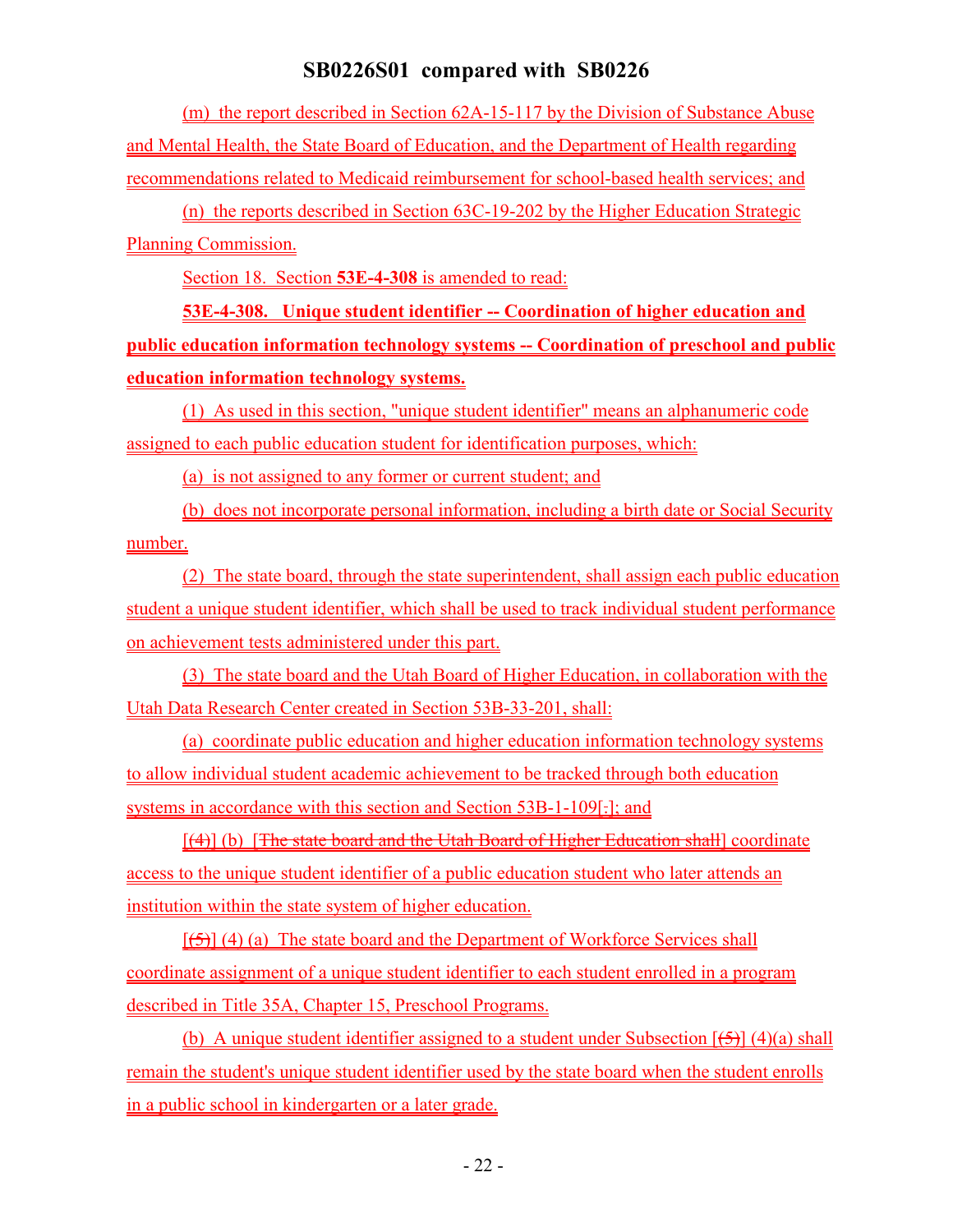(c) The state board, the Department of Workforce Services, and a contractor as defined in Section 53F-4-401, shall coordinate access to the unique student identifier of a preschool student who later attends an LEA.

Section 19. Section **53E-10-706** is amended to read:

**53E-10-706. Electronic resources -- Research clearinghouse.**

(1) The state board shall publish a ULEAD website containing information provided by the director as described in this part.

(2) The director shall within two years of appointment:

(a) develop and maintain a research clearinghouse publicly available through the

website described in Subsection (1); and

(b) include in the research clearinghouse:

(i) research on K-12 education, including peer-reviewed research;

(ii) information on K-12 education innovation and best practices;

(iii) an index and explanation of academic, state, federal, or other K-12 education

research repositories;

(iv) K-12 education research and policy briefs generated by Utah public and private institutions of higher education, including participating institutions, categorized and searchable by topic;

(v) access points to and explanation of currently available K-12 education data, including data managed by the Utah Data Research Center created in Section [35A-14-201] 53B-33-201 and data maintained by the state board;

(vi) other K-12 education information as determined by the director, including information regarding efforts by institutions or other individuals to promote innovative and effective education practices in Utah; and

(vii) each innovative practice report prepared by ULEAD, categorized and searchable by topic, location of the studied LEA, and socioeconomic and demographic profile.

(3) The director shall publish:

(a) an electronic directory of K-12 education experts identified in ULEAD research and reports; and

(b) a monthly report to LEAs, via electronic channels provided by the state board, highlighting ULEAD activities and soliciting proposals from education practitioners for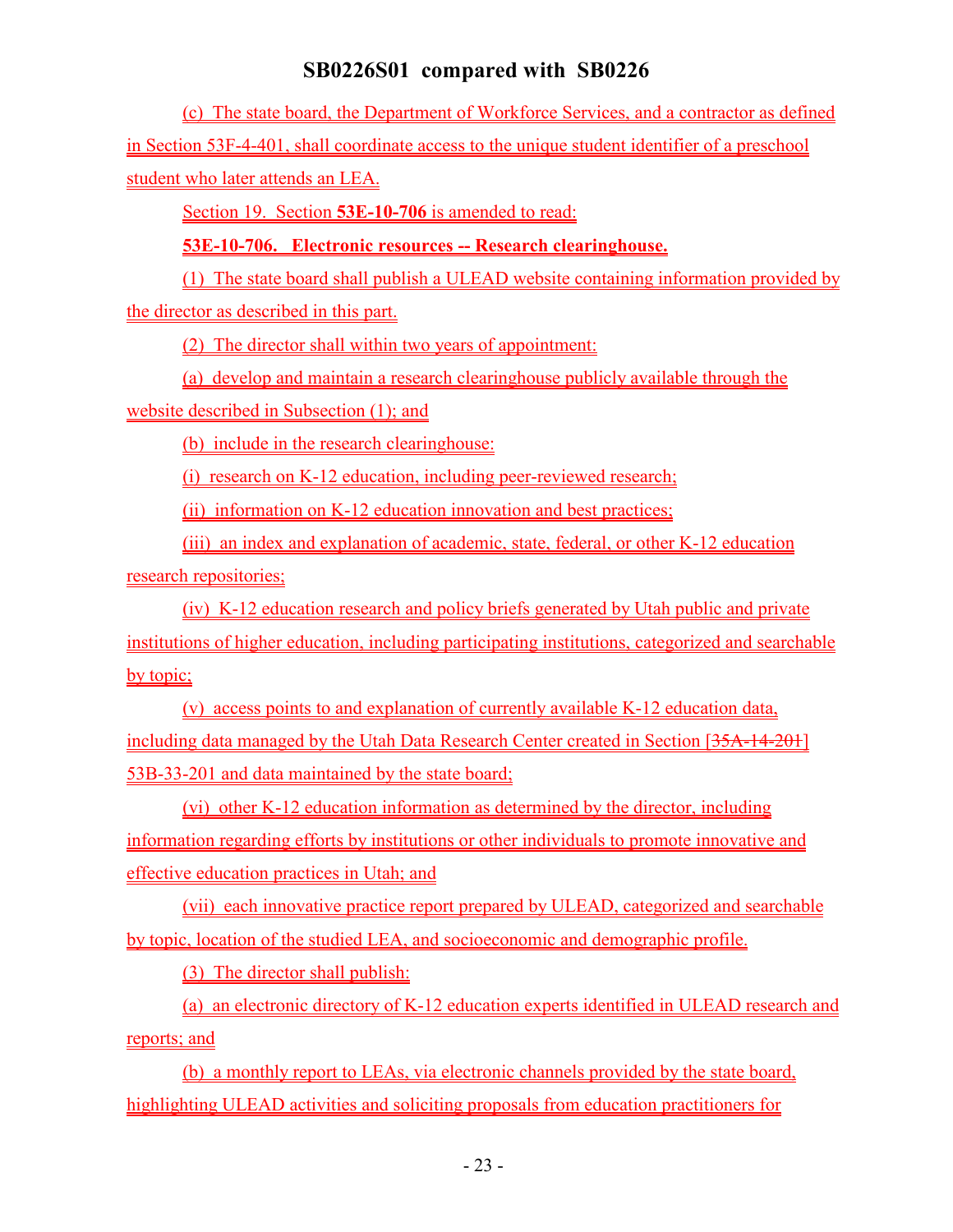ULEAD research and reports.

(4) The director may provide electronic seminars or forums for professional learning

regarding subjects of ULEAD research and reports to K-12 practitioners.

Section 20. Section **53E-10-707** is amended to read:

**53E-10-707. ULEAD Steering Committee.**

(1) (a) There is created the ULEAD Steering Committee.

(b) The director is the chair of the steering committee.

(2) The steering committee shall consist of the following members each appointed for a

term of one year:

(a) the director;

(b) one member appointed by the chair of the state board;

(c) the state superintendent or the state superintendent's designee;

(d) the staff director of the State Charter School Board or the director's designee;

(e) one member appointed by the office of the governor;

(f) one member, appointed by the director, who is a superintendent of a school district;

(g) one member, appointed by the director, of a local school board;

(h) two principals or other public school leaders of public schools that are not charter schools, appointed by the director;

(i) two principals or other public school leaders of charter schools, appointed by the director;

(j) two educators who hold a current license under Chapter 6, Education Professional Licensure, nominated by LEA leaders and appointed by the director; and

(k) two members representing citizens or business, nominated by the members of the public and appointed by the director.

(3) (a) A member of the steering committee may be appointed for more than one term.

(b) If a midterm vacancy occurs on the steering committee, the appointing individual, as described in Subsection (2), for the vacant position shall appoint an individual for the remainder of the term.

(4) (a) The steering committee shall hold a meeting at least semi annually in January and July or on dates otherwise chosen by the director.

(b) The state board shall provide space for the steering committee to meet.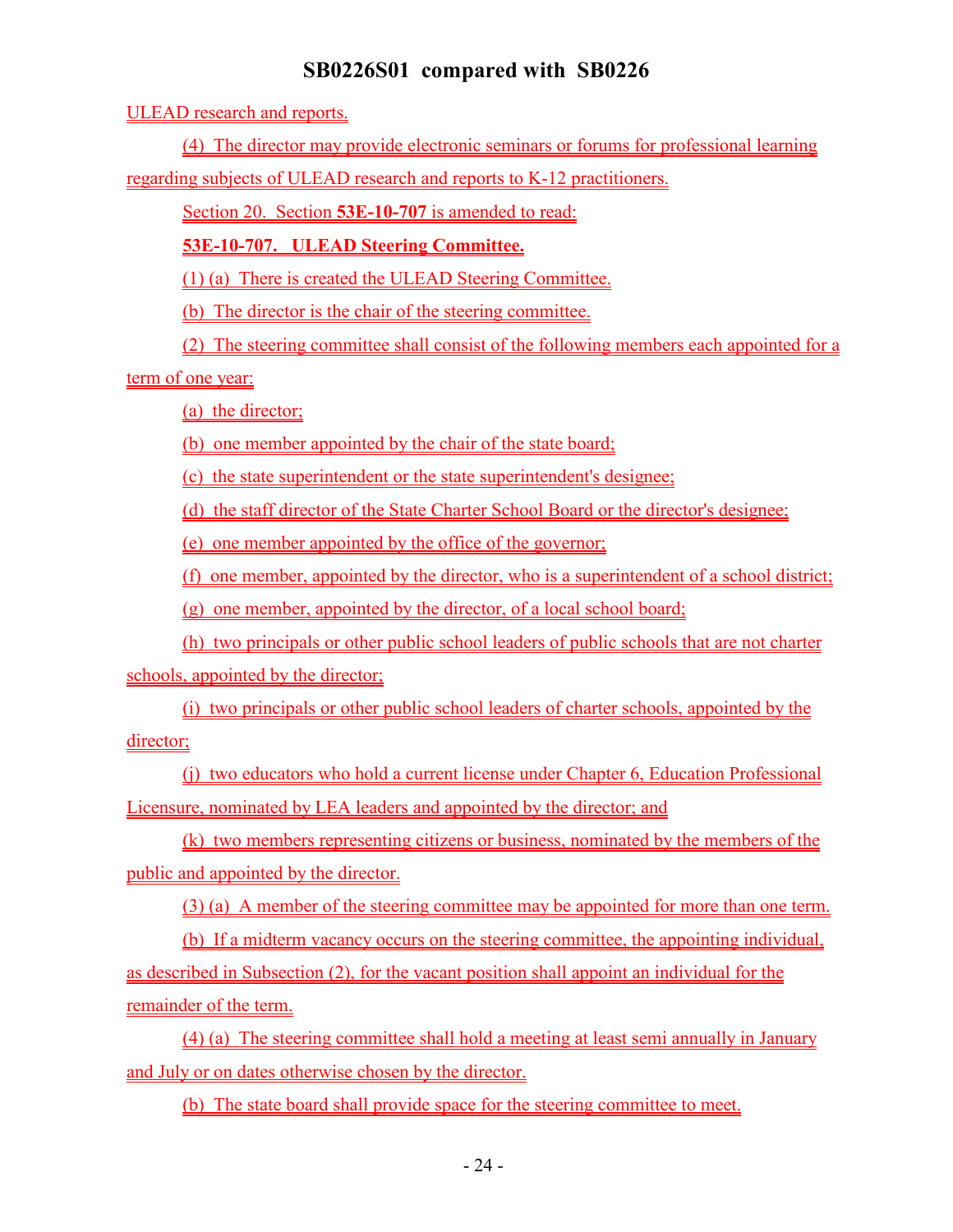(5) The steering committee shall:

(a) discuss prospective and current ULEAD projects and findings;

(b) consult with and make recommendations to the director to prioritize ULEAD

reports and areas of focused research;

(c) facilitate connections between the director and Utah's political, business, education technology, and academic communities; and

(d) make recommendations to improve gathering, retaining, and disseminating education data and research and evaluation findings for use by participating institutions and other education policy researchers, including data managed by the Utah Data Research Center created in Section [35A-14-201] 53B-33-201.

(6) In order to determine research priorities for ULEAD, the director shall consult with:

(a) members of the Legislature responsible for public education;

(b) members of Utah professional education associations, including principals and

LEA governing board members; and

(c) policy-research centers based in Utah.

(7) The state board or state superintendent may request that the director arrange with a

participating institution to prepare a report on a specific LEA or area of practice meeting the criteria established in this part.

(8) A member of the steering committee may not receive compensation except a member who is a legislator shall receive compensation for travel and other expense reimbursements in accordance with Section 36-2-2.

(9) The steering committee shall hold a meeting described in this section in accordance with Title 52, Chapter 4, Open and Public Meetings Act.

Section 21. **Repealer.**

This bill repeals:

Section **35A-14-101, Title.**

Section **35A-14-202, Utah Data Research Center -- Powers.**

Section 22. **Appropriation.**

The following sums of money are appropriated for the fiscal year beginning July 1,

2022, and ending June 30, 2023. These are additions to amounts previously appropriated for fiscal year 2023. Under the terms and conditions of Title 63J, Chapter 1, Budgetary Procedures